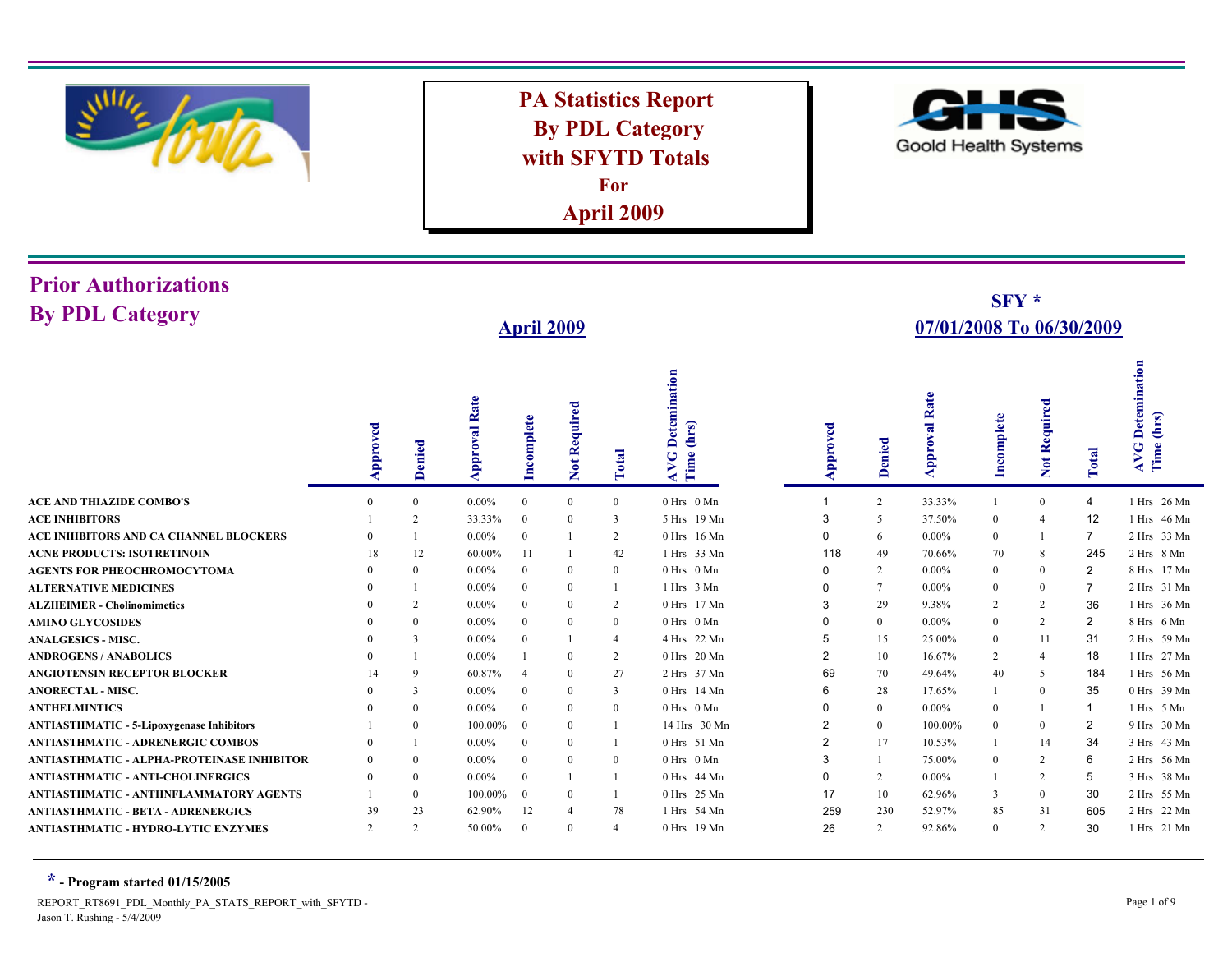## **SFY \* April 2009 07/01/2008 To 06/30/2009**

|                                                                              | pproved  | Denied         | <b>Approval Rate</b> | Incomplete      | Required<br>$\sum_{i=1}^{n}$ | otal           | Detemination<br><b>AVG</b><br>Time | Approved     | <b>Denied</b>   | Rate<br>Approval | ncomplete      | equired<br>Ñ<br><b>Not</b> | otal           | Detemination<br>AVG. |
|------------------------------------------------------------------------------|----------|----------------|----------------------|-----------------|------------------------------|----------------|------------------------------------|--------------|-----------------|------------------|----------------|----------------------------|----------------|----------------------|
| <b>ANTIASTHMATIC - LEUKOTRIENE RECEPTOR</b>                                  |          | $\overline{0}$ | 100.00%              | $\overline{0}$  | $\mathbf{0}$                 | $\overline{1}$ | 14 Hrs 46 Mn                       | 6            | 5               | 54.55%           | $\overline{4}$ | 11                         | 26             | 4 Hrs 15 Mn          |
| <b>ANTAGONISTS</b><br><b>ANTIASTHMATIC - MIXED ADRENERGICS</b>               | $\Omega$ |                | $0.00\%$             | $\Omega$        | $\Omega$                     | $\mathbf{1}$   | 1 Hrs 21 Mn                        | $\Omega$     | $\overline{3}$  | $0.00\%$         | $\Omega$       | $\overline{0}$             | 3              | 0 Hrs 47 Mn          |
| <b>ANTIASTHMATIC - NASAL MISC.</b>                                           | $\Omega$ | $\Omega$       | $0.00\%$             | $\mathbf{0}$    | $\overline{0}$               | $\mathbf{0}$   | 0 Hrs 0 Mn                         | $\Omega$     | $\overline{4}$  | $0.00\%$         | $\Omega$       | $\mathbf{0}$               | 4              | 0 Hrs 58 Mn          |
| <b>ANTIASTHMATIC - NASAL STEROIDS</b>                                        |          | 5              | 61.54%               | - 1             | -1                           | 15             | 1 Hrs 22 Mn                        | 56           | 46              | 54.90%           | 6              | 9                          | 117            | 2 Hrs 56 Mn          |
| <b>ANTIASTHMATIC - STEROID INHALANTS</b>                                     |          | 14             | 36.36%               | $\overline{3}$  | $\overline{3}$               | 28             | 1 Hrs 30 Mn                        | 102          | 111             | 47.89%           | 14             | 29                         | 256            | $1$ Hrs 60 Mn        |
| <b>ANTIASTHMATIC - XANTHINES</b>                                             |          | $\Omega$       | $0.00\%$             | $\mathbf{0}$    | $\overline{0}$               | $\overline{0}$ | 0 Hrs 0 Mn                         | $\Omega$     | $\mathbf{1}$    | $0.00\%$         | $\Omega$       | $\overline{0}$             | $\overline{1}$ | 1 Hrs 11 Mn          |
| <b>ANTIBIOTICS - MISC.</b>                                                   | $\Omega$ | 3              | $0.00\%$             | -1              | $\Omega$                     | $\overline{4}$ | 0 Hrs 38 Mn                        | 22           | 20              | 52.38%           | 15             | 5                          | 62             | 1 Hrs 37 Mn          |
| <b>ANTICOAGULANTS</b>                                                        | 29       | $\mathbf{1}$   | 96.67%               | $7\phantom{.0}$ | 3                            | 40             | 1 Hrs 53 Mn                        | 238          | 28              | 89.47%           | 48             | 44                         | 358            | 2 Hrs 58 Mn          |
| <b>ANTICONVULSANTS</b>                                                       | 183      | 134            | 57.73%               | 28              | 43                           | 388            | 1 Hrs 38 Mn                        | 1,651        | 1,239           | 57.13%           | 245            | 228                        | 3,363          | 1 Hrs 55 Mn          |
| <b>ANTIDEPRESSANTS - MAO INHIBITORS</b>                                      | $\theta$ | $\Omega$       | $0.00\%$             | $\overline{0}$  | $\mathbf{0}$                 | $\theta$       | $0 \text{ Mn}$<br>$0$ Hrs          | $\mathbf{1}$ | $\mathbf{1}$    | 50.00%           | $\theta$       | $\mathbf{1}$               | 3              | 5 Hrs 34 Mn          |
| <b>ANTIDEPRESSANTS - SELECTED SSRI's</b>                                     | 11       | 26             | 29.73%               | -11             | 12                           | 60             | 2 Hrs 7 Mn                         | 156          | 256             | 37.86%           | 48             | 168                        | 628            | 1 Hrs 57 Mn          |
| <b>ANTIDEPRESSANTS - TRI-CYCLICS</b>                                         | $\Omega$ | $\Omega$       | $0.00\%$             | $\overline{0}$  | -1                           | $\mathbf{1}$   | 0 Hrs 25 Mn                        | 1            | 2               | 33.33%           | $\Omega$       | 2                          | 5              | 9 Hrs 50 Mn          |
| <b>ANTIDOTES</b>                                                             | $\Omega$ | $\Omega$       | $0.00\%$             | $\theta$        | $\mathbf{0}$                 | $\overline{0}$ | $0$ Hrs $0$ Mn                     | $\Omega$     | $\mathbf{1}$    | $0.00\%$         | $\theta$       | $\overline{0}$             | $\overline{1}$ | 1 Hrs 5 Mn           |
| <b>ANTIEMETIC - 5-HT3 RECEPTOR ANTAGONISTS/</b>                              | 10       | 15             | 40.00%               | 2               | 3                            | 30             | 1 Hrs 21 Mn                        | 118          | 126             | 48.36%           | 41             | 26                         | 311            | 2 Hrs 22 Mn          |
| <b>SUBSTANCE P NEUROKININ</b><br>ANTIEMETIC - ANTICHOLINERGIC / DOPAMINERGIC | -1       |                | 50.00%               | $\mathbf{0}$    | $\overline{0}$               | 2              | 7 Hrs 52 Mn                        | 5            | 2               | 71.43%           | $\Omega$       | $\mathbf{1}$               | 8              | 2 Hrs 17 Mn          |
| <b>ANTIFUNGALS - ASSORTED</b>                                                | 16       | 8              | 66.67%               | $\overline{4}$  | 6                            | 34             | 0 Hrs 57 Mn                        | 145          | 84              | 63.32%           | 37             | 42                         | 308            | 2 Hrs 13 Mn          |
| <b>ANTIHISTAMINES - NON-SEDATING</b>                                         | 51       | 80             | 38.93%               | 18              | 17                           | 166            | 1 Hrs 25 Mn                        | 784          | 747             | 51.21%           | 202            | 96                         | 1,829          | 2 Hrs 14 Mn          |
| <b>ANTIHISTAMINES - NON-SEDATING /</b>                                       | 14       | 17             | 45.16%               | 2               | $\overline{0}$               | 33             | 2 Hrs 33 Mn                        | 114          | 147             | 43.68%           | 36             | 8                          | 305            | 2 Hrs 17 Mn          |
| <b>DECONGESTANTS</b>                                                         |          |                |                      |                 |                              |                |                                    |              |                 |                  |                |                            |                |                      |
| <b>ANTIHISTAMINES - OTHER</b>                                                | $\theta$ | 5              | $0.00\%$             | $\mathbf{0}$    | $\overline{0}$               | 5              | 3 Hrs 7 Mn                         | 11           | 25              | 30.56%           | $\Omega$       | $\overline{4}$             | 40             | 4 Hrs 47 Mn          |
| <b>ANTIHYPERTENSIVES - CENTRAL</b>                                           | $\Omega$ | $\Omega$       | $0.00\%$             | $\overline{0}$  | $\overline{1}$               | $\overline{1}$ | 0 Hrs 25 Mn                        | 4            | $\overline{0}$  | 100.00%          | 2              | 11                         | 17             | 3 Hrs 16 Mn          |
| <b>ANTIMALARIAL AGENTS</b>                                                   |          | $\Omega$       | $0.00\%$             | $\overline{0}$  | -1                           | -1             | 0 Hrs 53 Mn                        | 1            | $7\phantom{.0}$ | 12.50%           | $\Omega$       | $\mathbf{1}$               | 9              | 0 Hrs 40 Mn          |
| <b>ANTIMYCOBACTERIALS / ANTITUBERCULOSIS</b>                                 |          | $\Omega$       | $0.00\%$             | $\Omega$        | $\Omega$                     | $\overline{0}$ | 0 Hrs 0 Mn                         | 3            | 2               | 60.00%           | 2              | $\overline{0}$             | $\overline{7}$ | $10$ Hrs $6$ Mn      |
| <b>ANTINEOPLASTICS - ANTIMETABOLITES</b>                                     |          | $\Omega$       | $0.00\%$             | $\Omega$        | $\Omega$                     | $\overline{0}$ | 0 Hrs 0 Mn                         | $\Omega$     | $\mathbf{0}$    | $0.00\%$         | $\Omega$       | $\overline{3}$             | 3              | 0 Hrs 21 Mn          |
| <b>ANTINEOPLASTICS - LHRH ANALOGS</b>                                        |          | $\Omega$       | $0.00\%$             | $\mathbf{0}$    | -1                           | -1             | 0 Hrs 12 Mn                        | 0            | -1              | $0.00\%$         | $\Omega$       | $\overline{4}$             | 5              | 0 Hrs 47 Mn          |
| <b>ANTINEOPLASTICS - MISC.</b>                                               | $\Omega$ | $\Omega$       | $0.00\%$             | $\mathbf{0}$    | $\overline{0}$               | $\overline{0}$ | 0 Hrs 0 Mn                         | 0            | $\mathbf{0}$    | $0.00\%$         | $\Omega$       | 3                          | 3              | 0 Hrs 25 Mn          |
| ANTINEOPLASTICS - PROTEIN-TYROSINE KINASE<br><b>INHIBITORS</b>               | $\theta$ | $\theta$       | $0.00\%$             | $\overline{0}$  | $\overline{0}$               | $\overline{0}$ | 0 Hrs 0 Mn                         | $\Omega$     | $\mathbf{0}$    | $0.00\%$         | $\theta$       | $\mathbf{1}$               | $\overline{1}$ | 0 Hrs 22 Mn          |
| <b>ANTI-PARKINSONIAN DRUGS</b>                                               | $\Omega$ | $\Omega$       | $0.00\%$             | $\mathbf{0}$    | $\overline{0}$               | $\overline{0}$ | 0 Hrs 0 Mn                         | 5            | 3               | 62.50%           | $\Omega$       | $\overline{0}$             | 8              | 2 Hrs 38 Mn          |
| <b>ANTIPROTOZOAL AGENTS</b>                                                  |          | $\Omega$       | 100.00%              | $\overline{0}$  | $\mathbf{0}$                 | -1             | 0 Hrs 28 Mn                        | 7            | $\overline{0}$  | 100.00%          | $\mathbf{0}$   | $\mathbf{0}$               | $\overline{7}$ | 3 Hrs 1 Mn           |
| <b>ANTI-PSORIATICS - BIOLOGICALS</b>                                         | 6        | 2              | 75.00%               | 3               | $\overline{2}$               | 13             | 2 Hrs 34 Mn                        | 60           | 27              | 68.97%           | 21             | 9                          | 117            | 1 Hrs 32 Mn          |
| <b>ANTI-PSORIATICS - NON-BIOLOGICALS</b>                                     |          | $\overline{4}$ | 20.00%               | 2               | $\overline{1}$               | 8              | 0 Hrs 24 Mn                        | 2            | 14              | 12.50%           | $\overline{3}$ | $\overline{2}$             | 21             | $2 Hrs$ $2 Mn$       |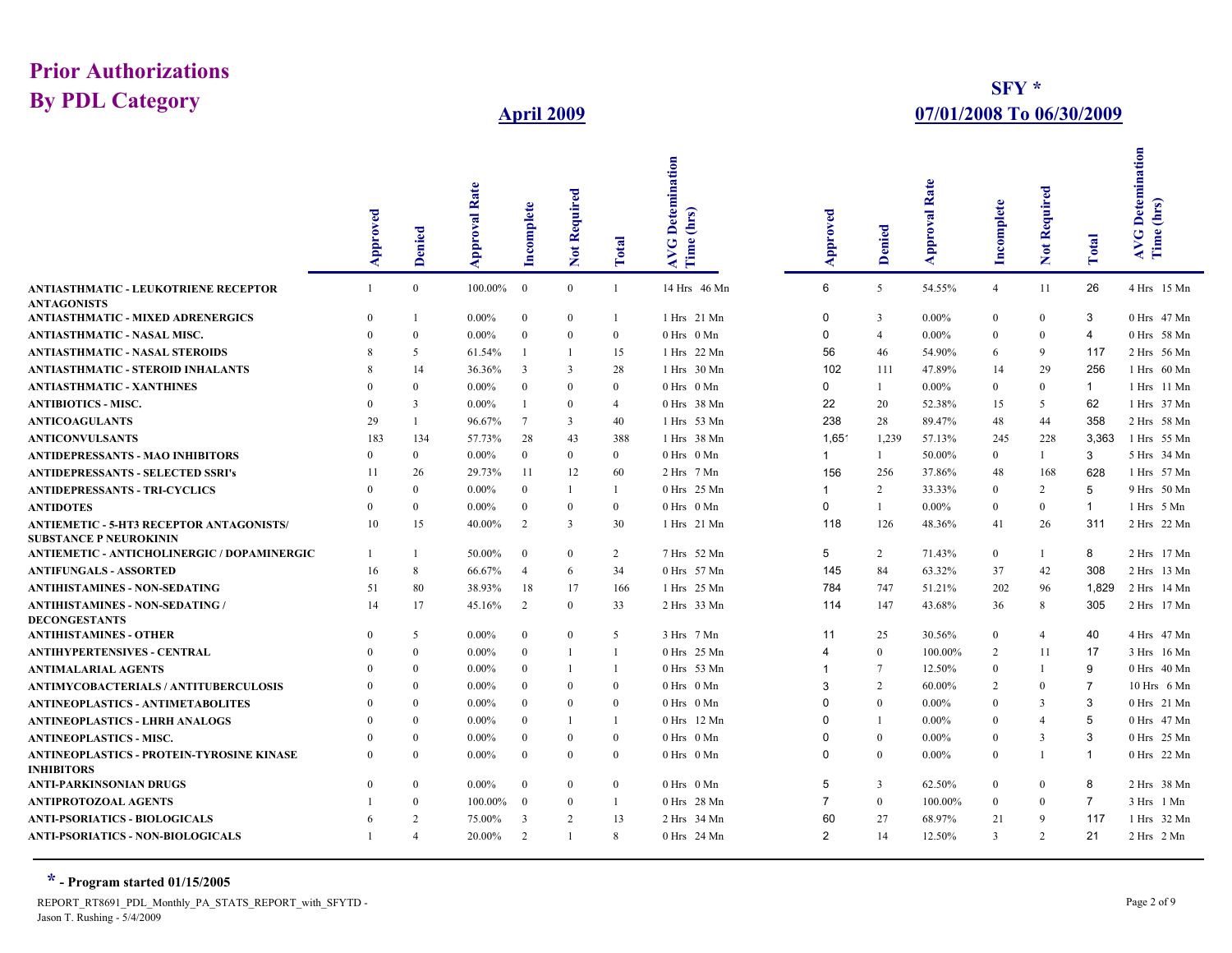## **SFY \* April 2009 07/01/2008 To 06/30/2009**

|                                                                        | pproved       | Denied         | <b>Approval Rate</b> | Incomplete     | Required<br>Not: | Total           | Detemination<br>(hrs)<br><b>AVG</b><br>Time | Approved       | Denied         | Rate<br>$\overline{\mathbf{a}}$<br>pprov | Incomplete     | Not Required     | Total          | Detemination<br>$\overline{S}$<br>Time<br>∢ |
|------------------------------------------------------------------------|---------------|----------------|----------------------|----------------|------------------|-----------------|---------------------------------------------|----------------|----------------|------------------------------------------|----------------|------------------|----------------|---------------------------------------------|
| <b>ANTIPSYCHOTICS - ATYPICALS</b>                                      | 31            | 18             | 63.27%               | $\overline{4}$ | $\overline{4}$   | 57              | 0 Hrs 50 Mn                                 | 241            | 176            | 57.79%                                   | 57             | 82               | 556            | $2 Hrs$ 6 Mn                                |
| <b>ANTIPSYCHOTICS - SPECIAL ATYPICALS</b>                              | $\Omega$      | $\theta$       | $0.00\%$             | $\Omega$       | $\mathbf{0}$     | $\overline{0}$  | 0 Hrs 0 Mn                                  | $\Omega$       | $\mathbf{1}$   | $0.00\%$                                 | $\theta$       | $\mathbf{0}$     | $\overline{1}$ | 0 Hrs 16 Mn                                 |
| <b>ANTIPSYCHOTICS - TYPICAL</b>                                        |               | -1             | $0.00\%$             | $\bf{0}$       | $\bf{0}$         | -1              | 0 Hrs 50 Mn                                 | $\Omega$       | 6              | $0.00\%$                                 | $\mathbf{0}$   |                  | $\overline{7}$ | 0 Hrs 39 Mn                                 |
| <b>ANTIRETROVIRALS - RTI-NUCLEOSIDE</b><br><b>ANALOGUES-THYMIDINES</b> | $\Omega$      | $\Omega$       | $0.00\%$             | $\Omega$       | $\bf{0}$         | $\mathbf{0}$    | $0$ Hrs $0$ Mn                              | $\mathbf 0$    | $\theta$       | $0.00\%$                                 | $\mathbf{0}$   |                  | $\mathbf 1$    | 0 Hrs 41 Mn                                 |
| <b>ANTISPASMODICS</b>                                                  |               |                | 50.00%               | $\mathbf{0}$   | $\bf{0}$         | 2               | 0 Hrs 10 Mn                                 | 3              | $\overline{4}$ | 42.86%                                   | 2              |                  | 10             | 0 Hrs 22 Mn                                 |
| <b>ANTISPASMODICS - LONG ACTING</b>                                    |               | 12             | 36.84%               | $\overline{1}$ | 2                | 22              | 1 Hrs<br>15 Mn                              | 71             | 53             | 57.26%                                   | 11             | 14               | 149            | 1 Hrs 51 Mn                                 |
| <b>ANTITHYROID THERAPIES</b>                                           |               | $\mathcal{D}$  | $0.00\%$             | $\Omega$       | $\bf{0}$         | 2               | 6 Hrs 60 Mn                                 | 5              | 15             | 25.00%                                   | $\theta$       | $\boldsymbol{0}$ | 20             | 1 Hrs 6 Mn                                  |
| <b>ANXIOLYTICS - BENZODIAZEPINES</b>                                   |               | $\Omega$       | 100.00%              | $\overline{0}$ | 3                | $\overline{4}$  | 0 Hrs 14 Mn                                 | 19             | 11             | 63.33%                                   | -5             | 14               | 49             | 4 Hrs 1 Mn                                  |
| <b>ANXIOLYTICS - LONG ACTING</b>                                       |               | $\overline{2}$ | 50.00%               |                | $\mathbf{0}$     | 5               | 3 Hrs 12 Mn                                 | 76             | 34             | 69.09%                                   | 14             | 6                | 130            | 3 Hrs 4 Mn                                  |
| <b>ANXIOLYTICS - MISC.</b>                                             |               | $\Omega$       | $0.00\%$             | $\Omega$       | $\mathbf{0}$     | $\overline{0}$  | 0 Hrs 0 Mn                                  | $\mathbf 1$    | 3              | 25.00%                                   |                | $\mathbf{0}$     | 5              | 0 Hrs 41 Mn                                 |
| <b>ARB/CCB</b>                                                         |               | $\Omega$       | 100.00%              | $\overline{0}$ | $\mathbf{0}$     | -1              | 0 Hrs 19 Mn                                 | $\overline{2}$ | 5              | 28.57%                                   | $\theta$       | $\Omega$         | $\overline{7}$ | 2 Hrs 22 Mn                                 |
| <b>ARB'S AND DIURETICS</b>                                             |               | 6              | 40.00%               | 2              | $\mathbf{0}$     | 12              | 4 Hrs 18 Mn                                 | 32             | 22             | 59.26%                                   | 23             | $\overline{2}$   | 79             | 2 Hrs 22 Mn                                 |
| <b>ARTIFICIAL SALIVA/STIMULANTS</b>                                    |               | $\Omega$       | $0.00\%$             | $\Omega$       | $\bf{0}$         | $\overline{0}$  | 0 Hrs 0 Mn                                  | 3              | 3              | 50.00%                                   |                | $\Omega$         | $\overline{7}$ | 0 Hrs 34 Mn                                 |
| <b>BETA BLOCKERS - ALPHA / BETA</b>                                    |               | $\Omega$       | $0.00\%$             | $\Omega$       | $\mathbf{0}$     | $\overline{0}$  | 0 Hrs 0 Mn                                  | 16             | 6              | 72.73%                                   |                | $\overline{2}$   | 25             | 3 Hrs 32 Mn                                 |
| <b>BETA BLOCKERS - CARDIO SELECTIVE</b>                                | $\mathcal{D}$ |                | 66.67%               | $\Omega$       | 1                | $\overline{4}$  | 0 Hrs 21 Mn                                 | 30             | 19             | 61.22%                                   | 9              | $\mathcal{R}$    | 61             | 2 Hrs 21 Mn                                 |
| <b>BETA BLOCKERS - NON SELECTIVE</b>                                   |               |                | 66.67%               | -1             | $\mathbf{0}$     | $\overline{4}$  | 0 Hrs 34 Mn                                 | 26             | $\tau$         | 78.79%                                   | $\overline{7}$ | 5                | 45             | 2 Hrs 37 Mn                                 |
| <b>BETA-LACTAMS / CLAVULANATE COMBO'S</b>                              |               | $\Omega$       | $0.00\%$             | $\theta$       | $\mathbf{1}$     | $\mathbf{1}$    | 0 Hrs 33 Mn                                 | $\Omega$       | $\overline{3}$ | $0.00\%$                                 | $\theta$       | $\overline{4}$   | $\overline{7}$ | 2 Hrs 45 Mn                                 |
| BPH                                                                    |               | 8              | 52.94%               | $\mathbf{0}$   | 2                | 19              | 1 Hrs 21 Mn                                 | 61             | 62             | 49.59%                                   | 13             | 7                | 143            | 2 Hrs 47 Mn                                 |
| <b>CALCIUM CHANNEL BLOCKERS--Amlodipines</b>                           |               | $\Omega$       | $0.00\%$             | $\overline{0}$ | 2                | 2               | 0 Hrs 27 Mn                                 | $\overline{2}$ | $\overline{0}$ | 100.00%                                  | $\theta$       | 5                | $\overline{7}$ | 0 Hrs 29 Mn                                 |
| <b>CALCIUM CHANNEL BLOCKERS--Diltiazems</b>                            |               | $\overline{2}$ | $0.00\%$             | $\Omega$       | $\mathbf{0}$     | 2               | 0 Hrs 20 Mn                                 |                | 20             | 4.76%                                    |                |                  | 23             | 2 Hrs 34 Mn                                 |
| <b>CALCIUM CHANNEL BLOCKERS--Felodipines</b>                           |               | $\mathbf{1}$   | $0.00\%$             | $\Omega$       | $\bf{0}$         | -1              | 0 Hrs 20 Mn                                 | $\overline{2}$ | 3              | 40.00%                                   |                | $\mathbf{0}$     | 6              | 0 Hrs 26 Mn                                 |
| <b>CALCIUM CHANNEL BLOCKERS-Isradipines</b>                            |               | $\Omega$       | 100.00%              | $\theta$       | $\mathbf{0}$     | $\overline{3}$  | 0 Hrs 33 Mn                                 | 12             | 3              | 80.00%                                   | 3              |                  | 19             | 2 Hrs 30 Mn                                 |
| <b>CALCIUM CHANNEL BLOCKERS--Nifedipines</b>                           |               |                | 50.00%               | $\overline{0}$ | $\bf{0}$         | 2               | 0 Hrs 50 Mn                                 | 5              | 31             | 13.89%                                   |                |                  | 38             | 3 Hrs 18 Mn                                 |
| <b>CALCIUM CHANNEL BLOCKERS--Nisoldipine</b>                           |               | $\Omega$       | 100.00%              | $\overline{0}$ | $\bf{0}$         | $\overline{1}$  | 0 Hrs 16 Mn                                 |                | 3              | 57.14%                                   | $\mathbf{0}$   | $\Omega$         | $\overline{7}$ | 2 Hrs 30 Mn                                 |
| <b>CALCIUM CHANNEL BLOCKERS--Verapamils</b>                            |               | $\Omega$       | $0.00\%$             | $\Omega$       | $\mathbf{0}$     | $\overline{0}$  | 0 Hrs 0 Mn                                  | $\Omega$       | $\overline{0}$ | $0.00\%$                                 |                | $\mathbf{0}$     | $\mathbf 1$    | 1 Hrs 10 Mn                                 |
| <b>CARBAPENEMS</b>                                                     |               | $\theta$       | $0.00\%$             | $\Omega$       | $\mathbf{0}$     | $\overline{0}$  | 0 Hrs 0 Mn                                  |                | $\Omega$       | 100.00%                                  | $\Omega$       | $\Omega$         | $\mathbf 1$    | 0 Hrs 41 Mn                                 |
| <b>CARDIAC GLYCOSIDES</b>                                              |               | $\Omega$       | $0.00\%$             | $\Omega$       | $\mathbf{0}$     | $\overline{0}$  | 0 Hrs 0 Mn                                  | $\Omega$       | $\theta$       | $0.00\%$                                 | $\theta$       |                  | $\mathbf{1}$   | 1 Hrs 24 Mn                                 |
| <b>CARNITINE REPLENISHER - AGENTS</b>                                  |               |                | $0.00\%$             | $\mathbf{0}$   | $\bf{0}$         | -1              | 13 Hrs 51 Mn                                | 0              | 8              | $0.00\%$                                 | $\theta$       | $\mathbf{0}$     | 8              | 6 Hrs 1 Mn                                  |
| <b>CEPHALOSPORINS</b>                                                  |               | 5              | $0.00\%$             | $\Omega$       | 2                | $7\phantom{.0}$ | 6 Hrs 27 Mn                                 | $\overline{2}$ | 18             | 10.00%                                   |                | 6                | 27             | 3 Hrs 13 Mn                                 |
| <b>CHOLESTEROL - BILE SEQUESTRANTS</b>                                 |               | $\mathbf{3}$   | $0.00\%$             |                | $\mathbf{0}$     | $\overline{4}$  | 0 Hrs 20 Mn                                 | 11             | 51             | 17.74%                                   | $\overline{4}$ | 2                | 68             | 1 Hrs 59 Mn                                 |
| <b>CHOLESTEROL - FIBRIC ACID DERIVATIVES</b>                           |               | $\overline{4}$ | 50.00%               | $\Omega$       | $\mathbf{0}$     | 8               | 2 Hrs 6 Mn                                  | 15             | 19             | 44.12%                                   | 2              |                  | 37             | 1 Hrs 47 Mn                                 |
| <b>CHOLESTEROL - HMG COA + ABSORB INHIBITORS</b>                       | $\Omega$      | $\overline{4}$ | $0.00\%$             |                | $\overline{2}$   | $7\phantom{.0}$ | 2 Hrs 10 Mn                                 | 39             | 173            | 18.40%                                   | 16             | 13               | 241            | 2 Hrs 7 Mn                                  |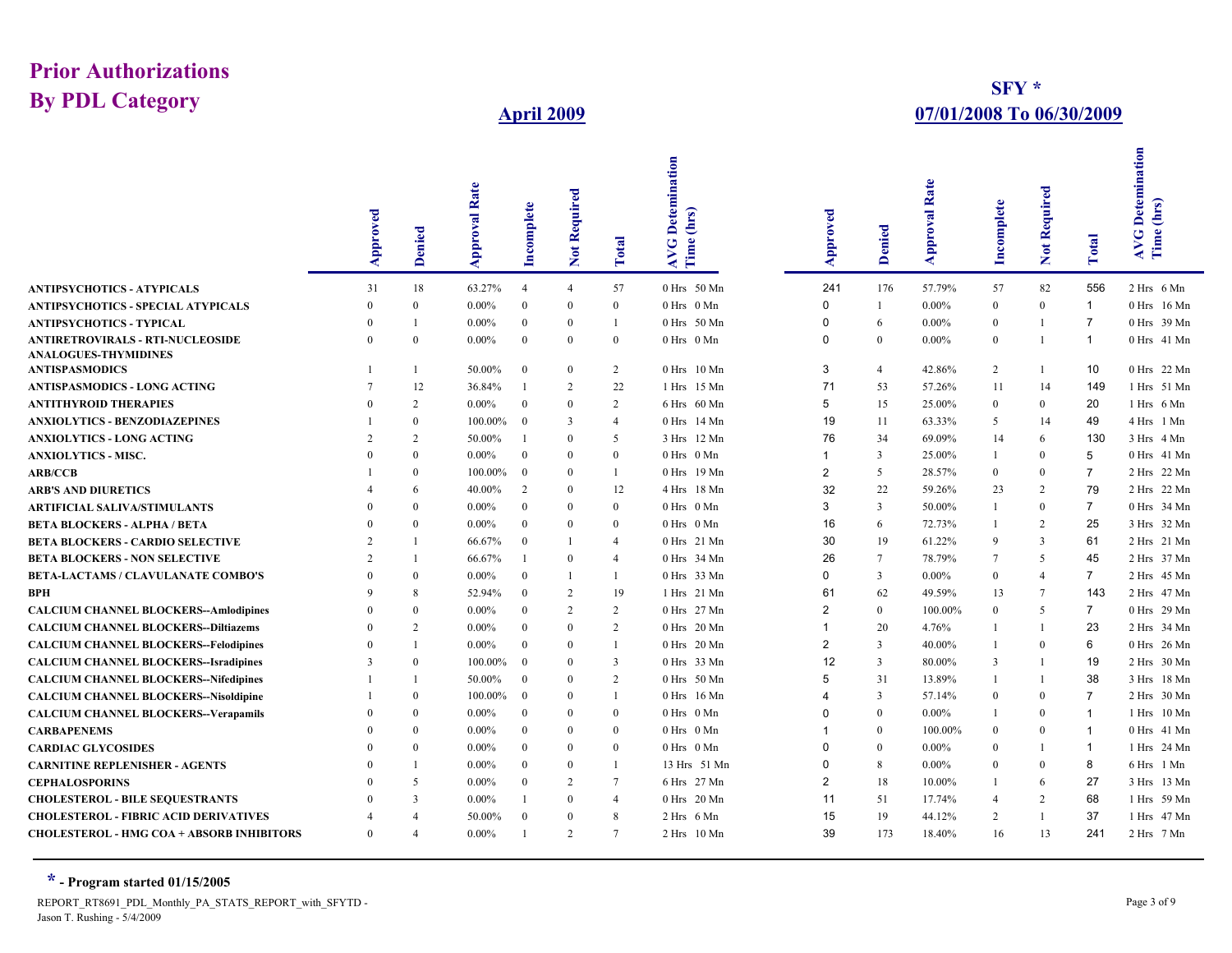## **SFY \* April 2009 07/01/2008 To 06/30/2009**

|                                                                        | pproved       | Denied         | <b>Approval Rate</b> | Incomplete              | Required<br>Not | <b>Total</b>   | Detemination<br><b>AVG</b><br>Time | Approved       | Denied          | Rate<br>$\overline{\mathbf{a}}$<br>Approv | ncomplete        | Required<br>Not | <b>Total</b>   | Detemination<br>AVG. |
|------------------------------------------------------------------------|---------------|----------------|----------------------|-------------------------|-----------------|----------------|------------------------------------|----------------|-----------------|-------------------------------------------|------------------|-----------------|----------------|----------------------|
| <b>COMPOUNDING MATERIALS</b>                                           | $\mathbf{0}$  | $\overline{0}$ | $0.00\%$             | $\mathbf{0}$            | $\mathbf{0}$    | $\overline{0}$ | 0 Hrs 0 Mn                         | 0              | $\mathbf{1}$    | $0.00\%$                                  | $\overline{0}$   | $\mathbf{0}$    | $\overline{1}$ | 1 Hrs 2 Mn           |
| <b>CONTRACEPTIVES - INJECTABLE</b>                                     | $\Omega$      | $\theta$       | $0.00\%$             | $\mathbf{0}$            | $\Omega$        | $\overline{0}$ | $0$ Hrs $0$ Mn                     | 3              | 12              | 20.00%                                    | 2                | $\overline{2}$  | 19             | 3 Hrs 55 Mn          |
| <b>CONTRACEPTIVES - MONOPHASIC COMBINATION</b>                         | 19            | 29             | 39.58%               | 2                       | $\Omega$        | 50             | 1 Hrs 37 Mn                        | 194            | 229             | 45.86%                                    | 31               | 22              | 476            | 2 Hrs 26 Mn          |
| O/C'S                                                                  |               |                |                      |                         |                 |                |                                    |                |                 |                                           |                  |                 |                |                      |
| <b>CONTRACEPTIVES - PATCHES/ VAGINAL PRODUCTS</b>                      | $\Omega$      | $\theta$       | $0.00\%$             | $\Omega$                | $\mathbf{0}$    | $\overline{0}$ | 0 Hrs 0 Mn                         | 0              | $\overline{3}$  | $0.00\%$                                  | $\overline{1}$   | $\mathbf{0}$    | 4              | 0 Hrs 28 Mn          |
| <b>CONTRACEPTIVES - PROGESTIN ONLY</b>                                 | $\Omega$      | $\Omega$       | $0.00\%$             | $\bf{0}$                | $\Omega$        | $\mathbf{0}$   | 0 Hrs 0 Mn                         | 0              | $\overline{3}$  | $0.00\%$                                  | $\overline{0}$   | $\overline{0}$  | 3              | 0 Hrs 38 Mn          |
| <b>CONTRACEPTIVES - TRI-PHASIC COMBINATIONS</b>                        | 2             | 6              | 25.00%               | 3                       | $\theta$        | 11             | 1 Hrs 45 Mn                        | 28             | 28              | 50.00%                                    | 17               | 3               | 76             | 2 Hrs 9 Mn           |
| <b>COUGH/COLD</b>                                                      | 11            | 5              | 68.75%               | $\theta$                | $\mathbf{1}$    | 17             | 4 Hrs 37 Mn                        | 38             | 44              | 46.34%                                    | $\overline{4}$   | $\overline{2}$  | 88             | 2 Hrs 54 Mn          |
| <b>COUGH/COLD - ANTITUSSIVE - NARCOTIC</b>                             |               | $\Omega$       | $0.00\%$             | $\Omega$                | $\Omega$        | $\Omega$       | 0 Hrs 0 Mn                         | 3              | $\overline{0}$  | 100.00%                                   | $\overline{1}$   | $\overline{0}$  | 4              | 4 Hrs 46 Mn          |
| COUGH/COLD - ANTITUSSIVE - NONNARCOTIC                                 |               | 6              | 60.00%               |                         | $\mathbf{0}$    | 16             | 2 Hrs 20 Mn                        | 71             | 51              | 58.20%                                    | 8                | 3               | 133            | 1 Hrs 59 Mn          |
| COUGH/COLD - ANTITUSSIVE-EXPECTORANT                                   | $\Omega$      | $\Omega$       | $0.00\%$             | $\mathbf{0}$            | $\theta$        | $\overline{0}$ | $0$ Hrs $0$ Mn                     | $\Omega$       | 2               | $0.00\%$                                  | $\theta$         | $\overline{2}$  | $\overline{4}$ | 4 Hrs 42 Mn          |
| COUGH/COLD-                                                            | $\Omega$      | $\Omega$       | $0.00\%$             | $\theta$                | $\Omega$        | $\Omega$       | $0$ Hrs $0$ Mn                     | $\Omega$       | $\mathbf{1}$    | $0.00\%$                                  | $\Omega$         | $\theta$        | -1             | 0 Hrs 40 Mn          |
| ANTITUSSIVE-EXPECTORANTS-DECONGESTANT                                  |               |                |                      |                         |                 |                |                                    |                |                 |                                           |                  |                 |                |                      |
| <b>COUGH/COLD - DECONGESTANT &amp; ANTIHISTAMINE</b>                   | $\mathcal{R}$ | $\mathbf Q$    | 25.00%               | $\overline{0}$          | $\Omega$        | 12             | 1 Hrs 42 Mn                        | 26             | 37              | 41.27%                                    | $\overline{1}$   | $\overline{0}$  | 64             | 2 Hrs 41 Mn          |
| <b>COUGH/COLD - DECONGESTANT W/ EXPECTORANT</b>                        | $\Omega$      | $\Omega$       | $0.00\%$             | $\mathbf{0}$            | $\mathbf{0}$    | $\overline{0}$ | 0 Hrs 0 Mn                         | $\overline{2}$ | 2               | 50.00%                                    | $\mathbf{0}$     | $\mathbf{0}$    | $\overline{4}$ | 0 Hrs 31 Mn          |
| <b>COUGH/COLD-</b><br>DECONGESTANT-ANTIHISTAMINE-ANTICHOLINERG         |               |                | 80.00%               | $\overline{0}$          |                 | 6              | 7 Hrs 40 Mn                        | 66             | 17              | 79.52%                                    | $\overline{4}$   | $\overline{3}$  | 90             | 4 Hrs 19 Mn          |
| IC                                                                     |               |                |                      |                         |                 |                |                                    |                |                 |                                           |                  |                 |                |                      |
| <b>COUGH/COLD - EXPECTORANTS</b>                                       | $\mathbf{0}$  |                | $0.00\%$             | $\bf{0}$                | $\bf{0}$        | $\overline{1}$ | 0 Hrs 31 Mn                        | 1              | 17              | 5.56%                                     | $\boldsymbol{0}$ | $\mathbf{0}$    | 18             | 4 Hrs 2 Mn           |
| <b>COUGH/COLD - NARCOTIC</b>                                           |               | 3              | 25.00%               | $\mathbf{0}$            | $\theta$        | $\overline{4}$ | 3 Hrs 53 Mn                        | 26             | 39              | 40.00%                                    | $\overline{3}$   | 1               | 69             | 2 Hrs 56 Mn          |
| <b>ANTITUSSIVE-ANTIHISTAMINE</b>                                       |               |                |                      |                         |                 |                |                                    |                |                 |                                           |                  |                 |                |                      |
| <b>COUGH/COLD - NON-NARC</b>                                           | $\Omega$      | $\Omega$       | $0.00\%$             | $\overline{0}$          | $\Omega$        | $\mathbf{0}$   | 0 Hrs 0 Mn                         | 2              | $\mathbf{1}$    | 66.67%                                    | $\Omega$         | 1               | 4              | 4 Hrs 60 Mn          |
| ANTITUSSIVE-ANTIHISTAMINE                                              |               |                |                      |                         |                 |                |                                    |                |                 |                                           |                  |                 |                |                      |
| <b>COUGH/COLD - NON-NARC</b><br>ANTITUSSIVE-DECONGESTANT-ANTIHISTAMINE | $\Omega$      | $\Omega$       | $0.00\%$             | $\overline{0}$          | $\mathbf{0}$    | $\mathbf{0}$   | 0 Hrs 0 Mn                         | 2              | 1               | 66.67%                                    | $\Omega$         | $\mathbf{0}$    | 3              | 10 Hrs 5 Mn          |
| <b>COUGH/COLD - SYSTEMIC DECONGESTANTS</b>                             | $\Omega$      | $\theta$       | $0.00\%$             | $\Omega$                | $\mathbf{0}$    | $\mathbf{0}$   | 0 Hrs 0 Mn                         | 0              | $\overline{0}$  | $0.00\%$                                  | $\mathbf{0}$     | $\overline{2}$  | $\overline{2}$ | 8 Hrs 31 Mn          |
| <b>COX 2 INHIBITORS - HIGHLY SELECTIVE</b>                             | 21            | 34             | 38.18%               | $\overline{\mathbf{3}}$ | $\bf{0}$        | 58             | 1 Hrs 54 Mn                        | 132            | 278             | 32.20%                                    | 28               | 10              | 448            | 1 Hrs 55 Mn          |
| <b>COX 2 INHIBITORS - SELECTIVE</b>                                    | 6             | 5              | 54.55%               | $\overline{1}$          | $\theta$        | 12             | 1 Hrs 47 Mn                        | 51             | 56              | 47.66%                                    | 20               | $\overline{4}$  | 131            | $2 Hrs$ 4 Mn         |
| <b>CYTO-MEGALOVIRUS AGENTS</b>                                         |               | $\Omega$       | 100.00%              | $\overline{1}$          | 2               | $\overline{4}$ | 0 Hrs 27 Mn                        | $\overline{7}$ | $\bf{0}$        | 100.00%                                   | 3                | $\overline{4}$  | 14             | 2 Hrs 26 Mn          |
| <b>DIABETIC - ALPHAGLUCOSIDASE</b>                                     | $\Omega$      | $\Omega$       | $0.00\%$             | $\theta$                | $\Omega$        | $\theta$       | 0 Hrs 0 Mn                         | 2              | $\overline{3}$  | 40.00%                                    | $\overline{1}$   | $\overline{0}$  | 6              | 0 Hrs 29 Mn          |
| <b>DIABETIC - INSULIN</b>                                              | 17            | $\overline{7}$ | 70.83%               | $\overline{4}$          | $\overline{2}$  | 30             | 1 Hrs 51 Mn                        | 201            | 95              | 67.91%                                    | 36               | 29              | 361            | 2 Hrs 21 Mn          |
| <b>DIABETIC - INSULIN PENFILLS</b>                                     | 48            | 6              | 88.89%               | 8                       | $\overline{2}$  | 64             | 1 Hrs 39 Mn                        | 358            | 67              | 84.24%                                    | 70               | 36              | 531            | 2 Hrs 38 Mn          |
| <b>DIABETIC - MEGLITINIDES</b>                                         | $\Omega$      |                | $0.00\%$             | $\overline{0}$          | $\theta$        | $\mathbf{1}$   | 0 Hrs 27 Mn                        | 1              | $\overline{3}$  | 25.00%                                    | $\theta$         | $\overline{0}$  | $\overline{4}$ | 0 Hrs 21 Mn          |
|                                                                        |               | $\overline{3}$ | 70.00%               | -1                      | $\overline{0}$  | 11             |                                    | 120            | 71              |                                           | 62               | 3               | 256            |                      |
| <b>DIABETIC - NON-INSULIN INJECTABLES</b>                              |               | $\overline{2}$ | 33.33%               | $\overline{0}$          | $\Omega$        | $\overline{3}$ | 0 Hrs 34 Mn                        |                | $7\phantom{.0}$ | 62.83%<br>65.00%                          | $\overline{1}$   | $\overline{2}$  | 23             | 2 Hrs 12 Mn          |
| <b>DIABETIC - ORAL BIGUANIDES</b>                                      |               |                |                      |                         |                 |                | 0 Hrs 20 Mn                        | 13             |                 |                                           |                  |                 |                | 1 Hrs 41 Mn          |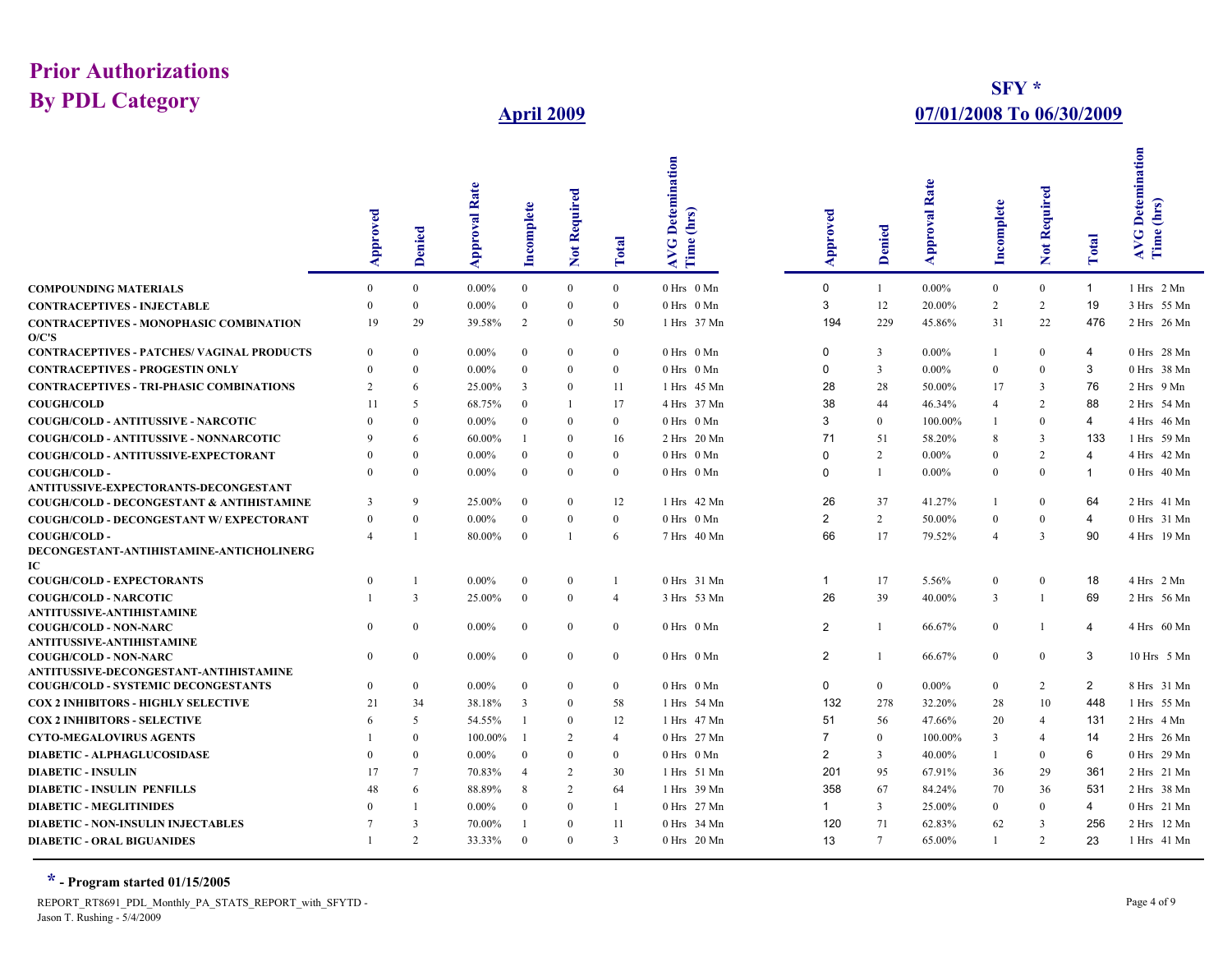## **SFY \* April 2009 07/01/2008 To 06/30/2009**

|                                               | pproved                  | Denied         | <b>Approval Rate</b> | Incomplete     | Required<br>Not | Total           | Detemination<br>(hrs)<br><b>AVG</b><br>Time | Approved       | Denied          | Rate<br>Approval | ncomplete      | Required<br>Not | $\overline{\text{total}}$ | Detemination<br>AVG. |
|-----------------------------------------------|--------------------------|----------------|----------------------|----------------|-----------------|-----------------|---------------------------------------------|----------------|-----------------|------------------|----------------|-----------------|---------------------------|----------------------|
| <b>DIABETIC - ORAL SULFONYLUREAS</b>          |                          | $\overline{4}$ | 20.00%               | $\mathbf{0}$   | 2               | $7\phantom{.0}$ | 2 Hrs 24 Mn                                 | 12             | 18              | 40.00%           | 2              | 6               | 38                        | 2 Hrs 32 Mn          |
| <b>DIABETIC - OTHER</b>                       | 14                       | 15             | 48.28%               | $\overline{4}$ | $\Omega$        | 33              | 1 Hrs 43 Mn                                 | 115            | 139             | 45.28%           | 61             | 8               | 323                       | 2 Hrs 19 Mn          |
| <b>DIABETIC - PENFILLS</b>                    |                          | $\Omega$       | $0.00\%$             | $\overline{0}$ | $\Omega$        | $\mathbf{0}$    | 0 Hrs 0 Mn                                  | 12             | 2               | 85.71%           | 11             | 1               | 26                        | 2 Hrs 18 Mn          |
| <b>DIABETIC - SULFONYLUREA / BIGUANIDE</b>    |                          | $\Omega$       | $0.00\%$             | $\Omega$       | $\Omega$        | $\mathbf{0}$    | 0 Hrs 0 Mn                                  | $\overline{2}$ | $\Omega$        | 100.00%          | $\theta$       | $\overline{0}$  | $\overline{2}$            | 0 Hrs 24 Mn          |
| <b>DIABETIC - THIAZOL</b>                     | $\Omega$                 | $\Omega$       | $0.00\%$             |                | $\Omega$        | $\overline{1}$  | 0 Hrs 8 Mn                                  |                | 6               | 14.29%           | 3              | 3               | 13                        | 2 Hrs 51 Mn          |
| <b>DIABETIC - THIAZOL / BIGUANIDE COMBO</b>   | $\Omega$                 | $\Omega$       | $0.00\%$             | $\overline{0}$ | $\Omega$        | $\mathbf{0}$    | 0 Hrs 0 Mn                                  | 4              | 1               | 80.00%           | $\overline{0}$ | $\mathbf{1}$    | 6                         | 3 Hrs 2 Mn           |
| <b>Direct Renin Inhibitors</b>                | 2                        | $\Omega$       | 100.00%              | $\Omega$       | $\mathbf{0}$    | 2               | 7 Hrs 55 Mn                                 | 17             | $\theta$        | 100.00%          | 2              | $\overline{1}$  | 20                        | 3 Hrs 11 Mn          |
| <b>DIURETICS</b>                              |                          | $\overline{2}$ | 33.33%               |                | $\Omega$        | 4               | 47 Mn<br>0 Hrs                              | 32             | $7\phantom{.0}$ | 82.05%           | 5              | 8               | 52                        | 2 Hrs 13 Mn          |
| EAR                                           |                          |                | $0.00\%$             | $\overline{0}$ | $\Omega$        | $\mathbf{1}$    | 0 Hrs 5 Mn                                  | 2              | 10              | 16.67%           | $\overline{0}$ | $\mathbf{1}$    | 13                        | 0 Hrs 34 Mn          |
| <b>ELECTROLYTES/ NUTRITIONALS</b>             |                          | 10             | 41.18%               | $\bf{0}$       | 3               | 20              | 49 Mn<br>1 Hrs                              | 47             | 59              | 44.34%           | 15             | 6               | 127                       | 2 Hrs 16 Mn          |
| <b>Endothelin Receptor Antagonist</b>         |                          | $\Omega$       | 100.00%              | $\Omega$       | $\Omega$        | 3               | 0 Hrs 29 Mn                                 | 18             | $\mathbf{1}$    | 94.74%           | 5              | 3               | 27                        | 1 Hrs 17 Mn          |
| <b>ERYTHROPOEISIS STIMULATING AGENTS</b>      |                          |                | 88.89%               |                | $\overline{1}$  | 11              | 0 Hrs 26 Mn                                 | 70             | 52              | 57.38%           | 25             | $7\phantom{.0}$ | 154                       | $2 Hrs$ $9 Mn$       |
| <b>ESTROGEN COMBO'S</b>                       |                          | $\Omega$       | $0.00\%$             | $\overline{0}$ | $\Omega$        | $\overline{0}$  | 0 Hrs 0 Mn                                  | $\overline{2}$ | 16              | 11.11%           | $\overline{1}$ | $\mathbf{0}$    | 19                        | 2 Hrs 46 Mn          |
| <b>ESTROGENS - PATCHES</b>                    |                          | $\Omega$       | 100.00%              | $\overline{0}$ | $\Omega$        | $\overline{1}$  | 9 Mn<br>$0$ Hrs                             | 6              | $7\phantom{.0}$ | 46.15%           | $\theta$       | 3               | 16                        | 2 Hrs 23 Mn          |
| <b>ESTROGENS - TABS</b>                       |                          | $\Omega$       | $0.00\%$             | $\Omega$       | $\Omega$        | $\mathbf{0}$    | 0 Hrs 0 Mn                                  | 2              | 2               | 50.00%           | $\Omega$       | $\overline{2}$  | 6                         | 3 Hrs 0 Mn           |
| <b>FERTILITY REGULATORS</b>                   |                          |                | $0.00\%$             | $\Omega$       | $\Omega$        | $\mathbf{1}$    | 0 Hrs 31 Mn                                 | 2              | 5               | 28.57%           | $\Omega$       | $\overline{0}$  | $\overline{7}$            | 2 Hrs 39 Mn          |
| <b>FLUOROQUINOLONES</b>                       | $\overline{\phantom{0}}$ | $\overline{c}$ | 71.43%               | $\overline{0}$ | $\mathbf{0}$    | $7\phantom{.0}$ | 2 Hrs 36 Mn                                 | 55             | 16              | 77.46%           | 3              | 3               | 77                        | 1 Hrs 34 Mn          |
| <b>GI - ANTI - FLATULENTS / GI STIMULANTS</b> | 51                       | 66             | 43.59%               | -8             | $\overline{4}$  | 129             | 1 Hrs 31 Mn                                 | 500            | 469             | 51.60%           | 95             | 55              | 1,119                     | 1 Hrs 53 Mn          |
| GI - ANTIDIARRHEAL / ANTACID - MISC.          |                          | $\Delta$       | 60.00%               | 2              | $\overline{1}$  | 13              | 1 Hrs 43 Mn                                 | 138            | 44              | 75.82%           | 46             | 10              | 238                       | 2 Hrs 20 Mn          |
| <b>GI - ANTIPERISTALTIC AGENTS</b>            |                          | $\Omega$       | $0.00\%$             | $\overline{0}$ | $\Omega$        | $\mathbf{0}$    | 0 Mn<br>0 Hrs                               | 0              | $\bf{0}$        | $0.00\%$         | $\mathbf{0}$   | $\overline{1}$  | $\mathbf{1}$              | 5 Hrs 47 Mn          |
| <b>GI - DIGESTIVE ENZYMES</b>                 | 14                       | 3              | 82.35%               |                | $\Omega$        | 18              | 0 Hrs 31 Mn                                 | 122            | 27              | 81.88%           | 17             | 9               | 175                       | 1 Hrs 37 Mn          |
| <b>GI-H2-ANTAGONISTS</b>                      |                          | 9              | 25.00%               | $\theta$       |                 | 13              | 0 Hrs 22 Mn                                 | 33             | 68              | 32.67%           | 8              | 27              | 136                       | 2 Hrs 15 Mn          |
| <b>GI - INFLAMMATORY BOWEL AGENTS</b>         |                          | 3              | 62.50%               | $\Omega$       | $\Omega$        | 8               | 2 Hrs 15 Mn                                 | 17             | 21              | 44.74%           | 2              | $\overline{2}$  | 42                        | 1 Hrs 23 Mn          |
| <b>GI - IRRITABLE BOWEL SYNDROME AGENTS</b>   |                          | $\Omega$       | $0.00\%$             | $\Omega$       | $\mathbf{0}$    | $\overline{0}$  | 0 Hrs 0 Mn                                  | 3              | $\mathbf{1}$    | 75.00%           | $\mathbf{0}$   | $\overline{2}$  | 6                         | 0 Hrs 55 Mn          |
| GI-MISC.                                      | $\Omega$                 | 3              | $0.00\%$             | $\bf{0}$       | $\overline{1}$  | 4               | 0 Hrs 20 Mn                                 | 1              | 57              | 1.72%            | 2              | $\tau$          | 67                        | 1 Hrs 19 Mn          |
| <b>GI-PROSTAGLANDINS</b>                      | $\Omega$                 | $\Omega$       | $0.00\%$             | $\Omega$       | $\theta$        | $\theta$        | $0$ Hrs $0$ Mn                              | $\Omega$       | $\mathbf{1}$    | $0.00\%$         | $\Omega$       | $\theta$        | $\overline{1}$            | 0 Hrs 25 Mn          |
| <b>GI - PROTON PUMP INHIBITOR</b>             | 572                      | 425            | 57.37%               | 136            | 149             | 1,282           | 1 Hrs 31 Mn                                 | 5,385          | 4,235           | 55.98%           | 1,114          | 1,112           | 11,846                    | 1 Hrs 58 Mn          |
| <b>GI - ULCER ANTI-INFECTIVE</b>              | $\mathfrak{D}$           | $\overline{4}$ | 33.33%               | $\Omega$       | $\Omega$        | 6               | 0 Hrs 23 Mn                                 | 18             | 5               | 78.26%           | $\overline{1}$ | $\overline{0}$  | 24                        | 1 Hrs 11 Mn          |
| <b>GLUCOCORTICOIDS - CORTICOTROPIN</b>        |                          |                | 50.00%               | $\bf{0}$       | $\mathbf{0}$    | $\overline{2}$  | 8 Hrs 15 Mn                                 | $\mathbf{1}$   | $\mathbf{1}$    | 50.00%           | $\mathbf{0}$   | $\overline{0}$  | 2                         | 8 Hrs 15 Mn          |
| <b>GLUCOCORTICOIDS - MINERALOCORTICOIDS</b>   |                          | $\Omega$       | 100.00%              | $\overline{0}$ | $\Omega$        | 4               | 0 Hrs 36 Mn                                 | 11             | $\overline{7}$  | 61.11%           | $\mathbf{1}$   | 6               | 25                        | 2 Hrs 30 Mn          |
| <b>GRANULOCYTE CSF</b>                        | 6                        | $\Omega$       | 100.00%              | $\overline{0}$ | $\Omega$        | 6               | 0 Hrs 27 Mn                                 | 56             | 8               | 87.50%           | 10             | $\tau$          | 81                        | 2 Hrs 30 Mn          |
| <b>GROWTH HORMONE</b>                         | 20                       | 8              | 71.43%               | 5              | -1              | 34              | 0 Hrs 38 Mn                                 | 201            | 40              | 83.40%           | 32             | 22              | 295                       | 2 Hrs 12 Mn          |
| <b>HEPATITIS C AGENTS</b>                     |                          |                | 50.00%               | 2              | $\overline{2}$  | 6               | 2 Hrs 13 Mn                                 | 3              | 9               | 25.00%           | $\overline{4}$ | 8               | 24                        | 1 Hrs 14 Mn          |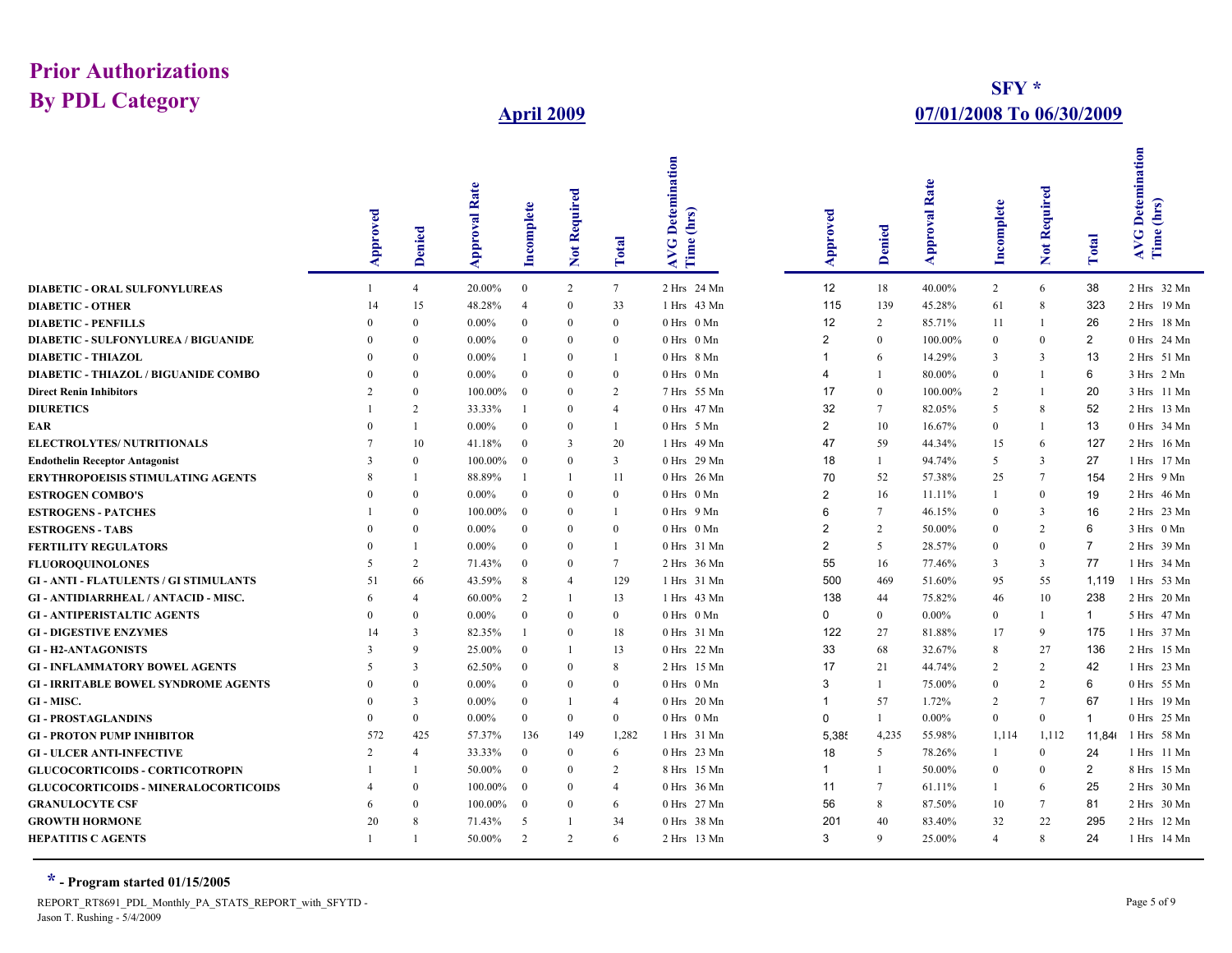## **SFY \* April 2009 07/01/2008 To 06/30/2009**

|                                                                            | pproved  | Denied          | <b>Approval Rate</b> | ncomplete      | Required<br>$\frac{1}{2}$ | otal           | Detemination<br><b>AVG</b><br>Time | Approved       | Denied         | Rate<br>Approval | ncomplete        | equired<br>∝<br><b>Not</b> | otal           | Detemination<br>AVG |
|----------------------------------------------------------------------------|----------|-----------------|----------------------|----------------|---------------------------|----------------|------------------------------------|----------------|----------------|------------------|------------------|----------------------------|----------------|---------------------|
| <b>HERPES AGENTS</b>                                                       |          | $\overline{2}$  | 33.33%               | $\mathbf{0}$   | $\overline{1}$            | $\overline{4}$ | 0 Hrs 23 Mn                        | 4              | 22             | 15.38%           | $\overline{1}$   | $\overline{2}$             | 29             | 2 Hrs 35 Mn         |
| HYPERPARATHYROID TREATMENT - VITAMIN D<br><b>ANALOGS AND CALCIMIMETICS</b> |          | $\Omega$        | 100.00%              |                | $\overline{1}$            | 6              | 5 Hrs 28 Mn                        | 17             | 8              | 68.00%           | 5                | 1                          | 31             | 4 Hrs 9 Mn          |
| <b>IMMUNE SERUMS</b>                                                       | $\Omega$ | $\Omega$        | $0.00\%$             | $\Omega$       | $\Omega$                  | $\mathbf{0}$   | 0 Hrs 0 Mn                         | 5              | 2              | 71.43%           | $\boldsymbol{0}$ | $\overline{0}$             | $\overline{7}$ | 0 Hrs 36 Mn         |
| <b>IMMUNOSUPPRESSANTS</b>                                                  |          | $\Omega$        | $0.00\%$             | $\bf{0}$       | $\mathbf{0}$              | $\mathbf{0}$   | 0 Hrs 0 Mn                         | $\Omega$       | 1              | $0.00\%$         | $\mathbf{0}$     | $\mathbf{0}$               | $\overline{1}$ | 0 Hrs 20 Mn         |
| <b>IMPOTENCE AGENTS</b>                                                    |          | 8               | $0.00\%$             |                | $\Omega$                  | 9              | 0 Hrs 21 Mn                        | 0              | 78             | $0.00\%$         | 3                | $\overline{0}$             | 81             | 1 Hrs 45 Mn         |
| <b>INFLUENZA AGENTS</b>                                                    |          | $\Omega$        | $0.00\%$             | $\Omega$       | $\overline{1}$            | $\overline{1}$ | 0 Hrs 22 Mn                        | $\Omega$       | $\overline{4}$ | $0.00\%$         | $\overline{4}$   | 3                          | 11             | 2 Hrs 58 Mn         |
| LINCOSAMIDES / OXAZOLIDINONES /<br><b>LEPROSTATICS</b>                     |          |                 | 80.00%               | $\overline{4}$ | $\Omega$                  | 9              | $0$ Hrs $60$ Mn                    | 42             | 29             | 59.15%           | 45               | $\overline{4}$             | 120            | 3 Hrs 8 Mn          |
| <b>MACROLIDES / ERYTHROMYCIN'S / KETOLIDES</b>                             | $\Omega$ |                 | $0.00\%$             | $\overline{0}$ | $\overline{1}$            | 2              | 0 Hrs 18 Mn                        | 8              | 22             | 26.67%           | 2                | 6                          | 38             | 2 Hrs 17 Mn         |
| MIGRAINE - ERGOTAMINE DERIVATIVES                                          |          | $\theta$        | $0.00\%$             |                | $\theta$                  | $\mathbf{1}$   | 1 Hrs 4 Mn                         |                | $\mathbf{0}$   | 100.00%          |                  | $\mathbf{0}$               | $\overline{2}$ | 8 Hrs 12 Mn         |
| <b>MIGRAINE - MISC.</b>                                                    | $\Omega$ | 8               | $0.00\%$             | $\Omega$       | $\overline{4}$            | 12             | 0 Hrs 29 Mn                        | 5              | 105            | 4.55%            | $\overline{1}$   | 12                         | 123            | 2 Hrs 17 Mn         |
| MIGRAINE - SELECTIVE SEROTONIN AGONISTS<br>(5HT)--Injectables              |          | 3               | 25.00%               |                | 5                         | 10             | 0 Hrs 37 Mn                        | $\overline{2}$ | $\tau$         | 22.22%           | 3                | 38                         | 50             | 1 Hrs 47 Mn         |
| MIGRAINE - SELECTIVE SEROTONIN AGONISTS<br>$(5HT)$ -Tabs                   |          | 32              | 11.11%               | -5             | 34                        | 75             | 2 Hrs 24 Mn                        | 27             | 225            | 10.71%           | 23               | 183                        | 458            | $2 Hrs$ 5 Mn        |
| <b>MINERALS</b>                                                            | 39       | 17              | 69.64%               | 3              | $\overline{2}$            | 61             | $2 Hrs$ 6 Mn                       | 376            | 153            | 71.08%           | 65               | 56                         | 650            | 1 Hrs 58 Mn         |
| <b>MISCELLANEOUS</b>                                                       | 5        | 12              | 29.41%               | 2              | $\mathbf{0}$              | 19             | $2 Hrs$ $3 Mn$                     | 39             | 104            | 27.27%           | 22               | 5                          | 170            | 1 Hrs 54 Mn         |
| <b>MOUTH ANTI-INFECTIVES</b>                                               | $\Omega$ | $\Omega$        | $0.00\%$             | $\overline{0}$ | $\Omega$                  | $\mathbf{0}$   | 0 Hrs 0 Mn                         | 1              | 3              | 25.00%           | $\mathbf{1}$     | $\overline{0}$             | 5              | 1 Hrs 4 Mn          |
| <b>MOUTH ANTISEPTICS</b>                                                   | $\Omega$ | $\Omega$        | $0.00\%$             | $\overline{0}$ | $\mathbf{0}$              | $\mathbf{0}$   | 0 Hrs 0 Mn                         | $\Omega$       |                | $0.00\%$         | $\mathbf{0}$     |                            | 2              | 0 Hrs 42 Mn         |
| <b>MUCOPOLYSACCHARIDOSIS</b>                                               |          | $\Omega$        | $0.00\%$             | $\Omega$       | $\Omega$                  | $\overline{0}$ | 0 Hrs 0 Mn                         | $\Omega$       | 2              | $0.00\%$         | $\Omega$         | $\overline{0}$             | 2              | 0 Hrs 49 Mn         |
| <b>MULTIPLE SCLEROSIS AGENTS</b>                                           |          | $\Omega$        | $0.00\%$             | $\Omega$       | $\Omega$                  | $\Omega$       | 0 Hrs 0 Mn                         | $\Omega$       |                | $0.00\%$         | $\overline{4}$   |                            | 6              | 3 Hrs 3 Mn          |
| MUSCLE RELAXANT -COMBINATIONS                                              |          | $\Omega$        | $0.00\%$             | $\Omega$       | $\mathbf{0}$              | $\overline{0}$ | 0 Hrs 0 Mn                         | $\Omega$       | $\mathbf{1}$   | $0.00\%$         | $\mathbf{0}$     | $\mathbf{0}$               | $\overline{1}$ | 0 Hrs 43 Mn         |
| <b>MUSCLE RELAXANTS</b>                                                    |          | 14              | 22.22%               | $\overline{0}$ | -1                        | 19             | 2 Hrs 8 Mn                         | 53             | 160            | 24.88%           | 10               | 16                         | 239            | 2 Hrs 1 Mn          |
| <b>NARCOTICS - MISC.</b>                                                   | 13       | 5               | 72.22%               | $\overline{1}$ | 5                         | 24             | 2 Hrs<br>$10 \text{ Mn}$           | 141            | 61             | 69.80%           | 21               | 34                         | 257            | 3 Hrs 2 Mn          |
| <b>NARCOTICS - SELECTED</b>                                                | 8        | $7\phantom{.0}$ | 53.33%               | 2              | $\overline{1}$            | 18             | 2 Hrs 55 Mn                        | 38             | 41             | 48.10%           | 6                | 8                          | 93             | 2 Hrs 38 Mn         |
| <b>NARCOTICS-LONG ACTING</b>                                               | 57       | 38              | 60.00%               | 12             | 7                         | 114            | 1 Hrs 19 Mn                        | 874            | 440            | 66.51%           | 126              | 75                         | 1,515          | 2 Hrs 11 Mn         |
| <b>NEUROLOGICS - MISC.</b>                                                 | $\Omega$ | $\Omega$        | $0.00\%$             | $\Omega$       | $\mathbf{0}$              | $\mathbf{0}$   | 0 Hrs 0 Mn                         | $\overline{2}$ | 2              | 50.00%           | $\overline{0}$   | $\overline{0}$             | 4              | 0 Hrs 36 Mn         |
| NEUROMUSCULAR BLOCKING AGENTS                                              |          | $\Omega$        | $0.00\%$             | $\Omega$       | $\mathbf{0}$              | $\overline{0}$ | 0 Hrs 0 Mn                         | 5              | $\overline{3}$ | 62.50%           | 3                | $\overline{1}$             | 12             | 0 Hrs 46 Mn         |
| <b>NICARDIPINES</b>                                                        | $\Omega$ | $\Omega$        | $0.00\%$             | $\overline{0}$ | $\mathbf{0}$              | $\overline{0}$ | $0$ Hrs $0$ Mn                     | 1              | $\bf{0}$       | 100.00%          | $\mathbf{0}$     | $\mathbf{0}$               | $\overline{1}$ | 1 Hrs 2 Mn          |
| <b>NICOTINE PATCHES / TABLETS</b>                                          | 312      | 18              | 94.55%               | 30             | 5                         | 365            | 0 Hrs 41 Mn                        | 2,020          | 312            | 86.62%           | 206              | 43                         | 2,581          | 0 Hrs 51 Mn         |
| NICOTINE REPLACEMENT - OTHER                                               | 11       | 3               | 78.57%               | 3              | $\theta$                  | 17             | 0 Hrs 34 Mn                        | 121            | 51             | 70.35%           | 21               | 5                          | 198            | 1 Hrs 1 Mn          |
| NITRO - OINTMENT/CAP/CR                                                    |          | $\Omega$        | $0.00\%$             | $\Omega$       | $\Omega$                  | $\mathbf{0}$   | $0$ Hrs $0$ Mn                     | $\Omega$       |                | $0.00\%$         | $\Omega$         | $\overline{2}$             | 3              | 0 Hrs 31 Mn         |
| NITRO - SUBLINGUAL/ SPRAY                                                  | $\Omega$ | $\Omega$        | $0.00\%$             | $\overline{0}$ |                           | 1              | 15 Hrs 6 Mn                        | 6              | $\overline{7}$ | 46.15%           | $\overline{1}$   | $\overline{2}$             | 16             | 2 Hrs 54 Mn         |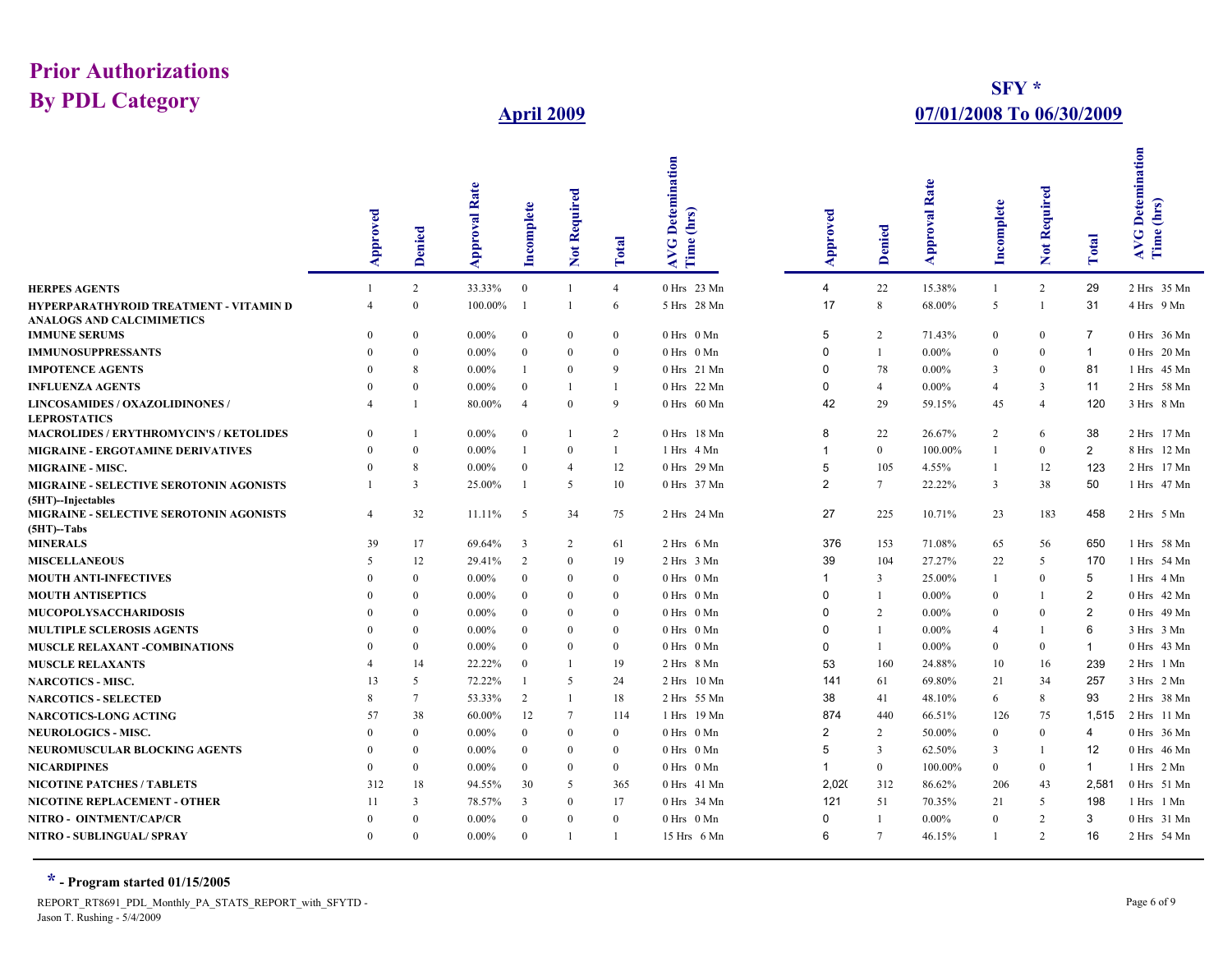## **SFY \* April 2009 07/01/2008 To 06/30/2009**

|                                                 | pproved        | Denied         | <b>Approval Rate</b> | Incomplete     | Required<br>$\frac{1}{2}$ | Total           | Detemination<br><b>AVG</b><br>Time | Approved       | Denied          | Rate<br>$\overline{\mathbf{a}}$<br>Approv | Incomplete     | Required<br>Not | otal           | Detemination<br>AVG.     |
|-------------------------------------------------|----------------|----------------|----------------------|----------------|---------------------------|-----------------|------------------------------------|----------------|-----------------|-------------------------------------------|----------------|-----------------|----------------|--------------------------|
| <b>NSAIDS</b>                                   | 5              | 18             | 21.74%               | $\overline{4}$ | $\mathbf{0}$              | 27              | 1 Hrs 60 Mn                        | 66             | 154             | 30.00%                                    | 28             | 13              | 261            | 2 Hrs 0 Mn               |
| <b>OP. ANTIALLERGICS</b>                        | $\overline{2}$ | $\overline{0}$ | 100.00%              | $\overline{1}$ | $\Omega$                  | 3               | 0 Hrs 19 Mn                        | 6              | 11              | 35.29%                                    | 2              | $\overline{2}$  | 21             | 1 Hrs 52 Mn              |
| OP. ANTIBIOTICS                                 |                | $\mathbf{1}$   | 50.00%               | $\overline{1}$ | $\Omega$                  | $\overline{3}$  | 0 Hrs 51 Mn                        | 5              | $7\phantom{.0}$ | 41.67%                                    | $\overline{1}$ | $\overline{0}$  | 13             | $0$ Hrs $44$ Mn          |
| OP. ANTIINFLAMMATORY / STEROIDS OPHTH.          | $\Omega$       | $\Omega$       | $0.00\%$             | $\overline{0}$ | $\Omega$                  | $\overline{0}$  | 0 Hrs 0 Mn                         | $\Omega$       | 5               | $0.00\%$                                  | $\overline{1}$ | 1               | $\overline{7}$ | 0 Hrs 33 Mn              |
| OP. ARTIFICIAL TEARS AND LUBRICANTS             | $\Omega$       |                | $0.00\%$             | $\Omega$       | $\Omega$                  | $\mathbf{1}$    | 0 Hrs 58 Mn                        | $\Omega$       | $\overline{4}$  | $0.00\%$                                  | $\mathbf{1}$   | $\overline{0}$  | 5              | 0 Hrs 28 Mn              |
| <b>OP. BETA - BLOCKERS</b>                      | $\Omega$       | $\theta$       | $0.00\%$             | $\overline{0}$ | $\Omega$                  | $\mathbf{0}$    | $0$ Hrs $0$ Mn                     | $\Omega$       | 3               | $0.00\%$                                  | $\Omega$       | $\mathbf{0}$    | 3              | 0 Hrs 28 Mn              |
| OP. CARBONIC ANHYDRASE INHIBITORS/COMBO         |                | $\Omega$       | 100.00%              | $\theta$       | $\Omega$                  | $\overline{1}$  | 0 Hrs 24 Mn                        | 3              | 6               | 33.33%                                    | $\Omega$       | $\overline{0}$  | 9              | 0 Hrs 45 Mn              |
| OP. CYCLOPLEGICS                                |                | $\theta$       | $0.00\%$             | $\overline{0}$ | $\theta$                  | $\overline{0}$  | 0 Mn<br>$0$ Hrs                    | 0              | $\overline{2}$  | $0.00\%$                                  | $\theta$       | $\theta$        | $\overline{2}$ | 0 Hrs 20 Mn              |
| OP. MISC                                        | 6              | $\overline{c}$ | 75.00%               | 3              | $\Omega$                  | 11              | 3 Hrs 19 Mn                        | 25             | 6               | 80.65%                                    | 22             |                 | 54             | $2 Hrs$ 5 Mn             |
| <b>OP. NSAID'S</b>                              | $\Omega$       | $\overline{2}$ | $0.00\%$             | $\overline{0}$ | $\Omega$                  | $\overline{2}$  | 0 Hrs 13 Mn                        | 1              | 8               | 11.11%                                    | $\Omega$       | $\mathbf{0}$    | 9              | 0 Hrs 25 Mn              |
| OP. PROSTAGLANDINS                              | $\Omega$       |                | $0.00\%$             | $\Omega$       | $\Omega$                  | $\mathbf{1}$    | 0 Hrs 18 Mn                        | 11             | 5               | 68.75%                                    | $\Omega$       | $\overline{0}$  | 16             | 2 Hrs 35 Mn              |
| <b>OP. QUINOLONES</b>                           |                | $\mathbf{1}$   | $0.00\%$             | $\overline{0}$ | $\mathbf{0}$              | $\overline{1}$  | 0 Hrs 16 Mn                        | 0              | $\overline{4}$  | $0.00\%$                                  | $\Omega$       | $\mathbf{0}$    | 4              | 0 Hrs 34 Mn              |
| <b>OSTEOPOROSIS</b>                             |                | 3              | 50.00%               | $\overline{1}$ | $\Omega$                  | $7\phantom{.0}$ | 2 Hrs 38 Mn                        | 32             | 35              | 47.76%                                    | 7              | 9               | 83             | 2 Hrs 48 Mn              |
| <b>PARKINSONS - SELECTED DOPAMIN AGONISTS</b>   |                | $\Omega$       | $0.00\%$             | $\overline{0}$ | $\mathbf{1}$              | $\overline{1}$  | 0 Hrs 16 Mn                        | 3              | 27              | 10.00%                                    | 6              | 5               | 41             | $2 Hrs$ 0 Mn             |
| phenylketonuria                                 |                | $\theta$       | 100.00%              | $\overline{0}$ | $\Omega$                  | $\overline{1}$  | 0 Hrs 25 Mn                        | 7              | $\overline{1}$  | 87.50%                                    | $\Omega$       | $\overline{2}$  | 10             | 1 Hrs 0 Mn               |
| PHOSPHATE BINDERS                               |                | $\mathbf{3}$   | $0.00\%$             | $\overline{2}$ | $\Omega$                  | 5               | 3 Hrs 16 Mn                        | $\overline{2}$ | 9               | 18.18%                                    | 3              |                 | 15             | 1 Hrs 23 Mn              |
| PLATELET AGGR. INHIBITORS / COMBO'S - MISC.     |                | $\Omega$       | $0.00\%$             | $\Omega$       | $\Omega$                  | $\overline{0}$  | $0$ Hrs $0$ Mn                     | $\Omega$       | $\mathbf{0}$    | $0.00\%$                                  | $\Omega$       | 1               | $\overline{1}$ | 0 Hrs 44 Mn              |
| PLATELET AGGREGATION INHIBITORS                 |                | $\Omega$       | $0.00\%$             | $\theta$       | $\Omega$                  | $\overline{0}$  | $0$ Hrs<br>$0 \text{ Mn}$          | $\Omega$       | $\mathbf{0}$    | $0.00\%$                                  | $\Omega$       | 3               | 3              | 0 Hrs 22 Mn              |
| <b>POWDERS</b>                                  |                | $\Omega$       | 100.00%              | $\overline{0}$ | $\Omega$                  | 2               | 46 Mn<br>2 Hrs                     | 6              | 13              | 31.58%                                    | $\Omega$       | 7               | 26             | 1 Hrs 35 Mn              |
| <b>PRESSORS</b>                                 |                | -1             | $0.00\%$             | $\overline{0}$ | $\Omega$                  | $\overline{1}$  | 0 Hrs 33 Mn                        | $\Omega$       | 10              | $0.00\%$                                  | $\Omega$       | $\overline{0}$  | 10             | $10 \text{ Mn}$<br>2 Hrs |
| <b>PROGESTINS</b>                               |                | 12             | 14.29%               | $\overline{0}$ | $\Omega$                  | 14              | 4 Hrs 50 Mn                        | 9              | 61              | 12.86%                                    | 3              | 5               | 78             | 3 Hrs 28 Mn              |
| PSYCHOTHERAPEUTIC COMBINATION                   |                | $\overline{0}$ | $0.00\%$             | $\theta$       | $\Omega$                  | $\overline{0}$  | 0 Hrs 0 Mn                         | 0              | $\mathbf{1}$    | $0.00\%$                                  | $\Omega$       | $\overline{0}$  | $\mathbf{1}$   | 0 Hrs 13 Mn              |
| PULMONARY ANTI-HYPERTENSIVES                    |                | $\theta$       | 100.00%              | $\overline{2}$ | $\mathbf{1}$              | 6               | 2 Hrs 54 Mn                        | 35             | $\bf{0}$        | 100.00%                                   | 6              | $\overline{4}$  | 45             | 1 Hrs 56 Mn              |
| <b>PURINE ANALOG</b>                            |                | $\Omega$       | $0.00\%$             | $\overline{0}$ | $\Omega$                  | $\overline{0}$  | $0 \text{ Mn}$<br>$0$ Hrs          | 1              | $\mathbf{0}$    | 100.00%                                   | $\theta$       | $\overline{0}$  | $\mathbf{1}$   | 0 Hrs 25 Mn              |
| RHEUMATOID ARTHRITIS - BIOLOGICALS              |                | $\Omega$       | 100.00%              | $\overline{2}$ | $\mathbf{1}$              | 10              | 3 Hrs 21 Mn                        | 58             | 8               | 87.88%                                    | 22             | 10              | 98             | 1 Hrs 47 Mn              |
| RHEUMATOID ARTHRITIS - NON-BIOLOGICALS          | $\Omega$       | $\theta$       | $0.00\%$             | $\overline{0}$ | $\mathbf{0}$              | $\overline{0}$  | 0 Hrs 0 Mn                         | 0              | $\mathbf{1}$    | $0.00\%$                                  | $\Omega$       | $\overline{0}$  | $\mathbf{1}$   | 5 Hrs 12 Mn              |
| <b>RSV PROPHYLAXIS</b>                          | 612            | 58             | 91.34%               | 54             | 12                        | 736             | 0 Hrs 58 Mn                        | 2.369          | 263             | 90.01%                                    | 225            | 101             | 2.958          | 1 Hrs 48 Mn              |
| <b>SEDATIVE/HYPNOTICS - BARBITURATE</b>         | 0              | $\Omega$       | $0.00\%$             | $\Omega$       | $\Omega$                  | $\mathbf{0}$    | 0 Hrs 0 Mn                         | 0              | $\mathbf{1}$    | $0.00\%$                                  | -1             | $\overline{2}$  | 4              | 0 Hrs 22 Mn              |
| SEDATIVE/HYPNOTICS - BENZODIAZEPINES            | $\Omega$       | $\Omega$       | $0.00\%$             | $\overline{0}$ | $\mathbf{0}$              | $\overline{0}$  | $0$ Hrs<br>$0 \text{ Mn}$          | 1              | $\overline{2}$  | 33.33%                                    | 2              | $\overline{2}$  | $\overline{7}$ | 5 Hrs 14 Mn              |
| <b>SEDATIVE/HYPNOTICS - Non-Benzodiazepines</b> | 75             | 131            | 36.41%               | 24             | 21                        | 251             | 56 Mn<br>1 Hrs                     | 695            | 1,337           | 34.20%                                    | 333            | 218             | 2,583          | 2 Hrs 12 Mn              |
| <b>SMOKING CESSATION (ORAL)</b>                 | 604            | 48             | 92.64%               | 51             | 22                        | 725             | $0$ Hrs<br>42 Mn                   | 5.373          | 1,096           | 83.06%                                    | 588            | 185             | 7.242          | $0$ Hrs $60$ Mn          |
| <b>SOMATOSTATIC AGENTS</b>                      | $\Omega$       | $\overline{0}$ | $0.00\%$             | $\theta$       | $\theta$                  | $\overline{0}$  | $0$ Hrs $0$ Mn                     | $\overline{2}$ | 1               | 66.67%                                    | $\theta$       | 3               | 6              | 3 Hrs 2 Mn               |
| <b>STIMULANTS</b>                               | 3              | $\mathbf{1}$   | 75.00%               | $\overline{0}$ | $\Omega$                  | $\overline{4}$  | 6 Hrs 51 Mn                        | 10             |                 | 90.91%                                    | $\mathbf{1}$   | $\mathbf{1}$    | 13             | 4 Hrs 4 Mn               |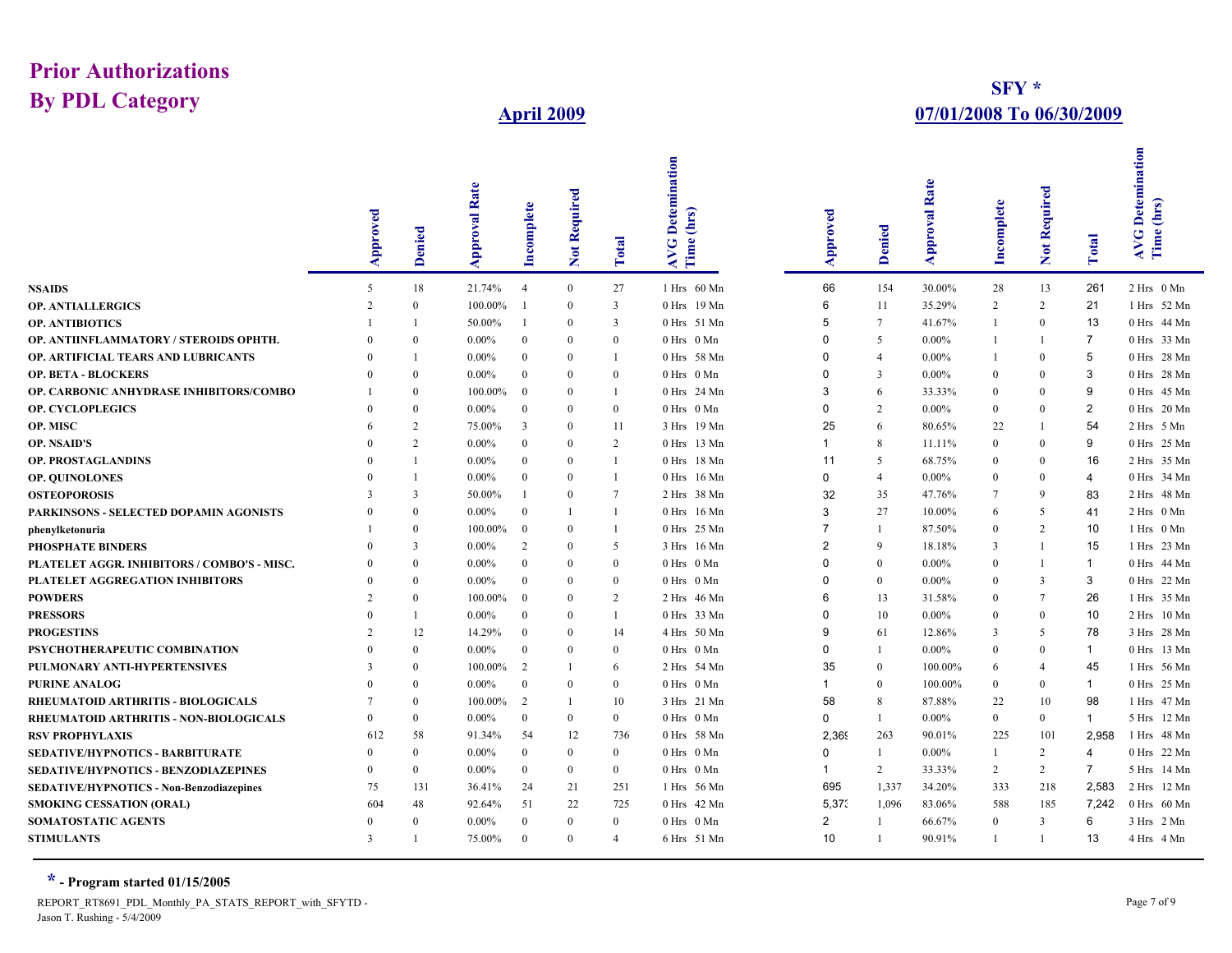## **SFY \* April 2009 07/01/2008 To 06/30/2009**

|                                                           | Approved      | Denied          | <b>Approval Rate</b> | Incomplete     | Required<br>$\overline{\mathbf{z}}$ | $\overline{\text{total}}$ | Detemination<br>(hrs)<br><b>AVG</b><br>Time | Approved       | Denied          | Rate<br>Approval | Incomplete       | equired<br>Ñ<br>Not | otal           | Detemination<br>AVG. |
|-----------------------------------------------------------|---------------|-----------------|----------------------|----------------|-------------------------------------|---------------------------|---------------------------------------------|----------------|-----------------|------------------|------------------|---------------------|----------------|----------------------|
| STIMULANTS - AMPHETAMINES - LONG ACTING                   | 126           | 11              | 91.97%               | 48             | 11                                  | 196                       | 1 Hrs 41 Mn                                 | 1,008          | 104             | 90.65%           | 311              | 82                  | 1.505          | 2 Hrs 20 Mn          |
| STIMULANTS - AMPHETAMINES - SHORT ACTING                  | 51            | 9               | 85.00%               | 24             | 4                                   | 88                        | 1 Hrs 47 Mn                                 | 478            | 116             | 80.47%           | 203              | 48                  | 845            | 2 Hrs 17 Mn          |
| STIMULANTS - METHYLPHENIDATE                              | 47            | 8               | 85.45%               | 15             | 3                                   | 73                        | 2 Hrs 11 Mn                                 | 466            | 129             | 78.32%           | 168              | 53                  | 816            | 1 Hrs 55 Mn          |
| STIMULANTS - METHYLPHENIDATE - LONG ACTING                | 41            | 8               | 83.67%               | 24             | 12                                  | 85                        | 1 Hrs 28 Mn                                 | 391            | 66              | 85.56%           | 128              | 76                  | 661            | 2 Hrs 10 Mn          |
| STIMULANTS - OTHER STIMULANTS / LIKE<br><b>STIMULANTS</b> | 42            | 12              | 77.78%               | 14             | 2                                   | 70                        | 1 Hrs 53 Mn                                 | 321            | 121             | 72.62%           | 146              | 24                  | 612            | 1 Hrs 52 Mn          |
| <b>TETRACYCLINES</b>                                      |               | $\mathbf{1}$    | 50.00%               | $\bf{0}$       | $\mathbf{0}$                        | 2                         | 0 Hrs 40 Mn                                 | 6              | 12              | 33.33%           | $\boldsymbol{0}$ | 3                   | 21             | 2 Hrs 8 Mn           |
| <b>THYROID HORMONES</b>                                   | 3             | $\Omega$        | 100.00%              | $\overline{3}$ | $\Omega$                            | 6                         | 0 Hrs 21 Mn                                 | 77             | $\overline{4}$  | 95.06%           | 49               | 16                  | 146            | 1 Hrs 43 Mn          |
| <b>TOPICAL - ACNE PREPARATIONS</b>                        | 117           | 70              | 62.57%               | 26             | 10                                  | 223                       | 1 Hrs 21 Mn                                 | 996            | 839             | 54.28%           | 313              | 76                  | 2,224          | 1 Hrs 56 Mn          |
| <b>TOPICAL - ANTIBIOTIC</b>                               |               | $\overline{1}$  | $0.00\%$             | $\mathbf{0}$   | $\overline{1}$                      | 2                         | 0 Hrs 24 Mn                                 | 12             | 30              | 28.57%           | $\overline{4}$   | $\tau$              | 53             | 2 Hrs 33 Mn          |
| <b>TOPICAL - ANTIFUNGALS</b>                              |               | $7\phantom{.0}$ | 22.22%               | 2              | $\mathbf{0}$                        | 11                        | 0 Hrs 29 Mn                                 | 13             | 45              | 22.41%           | 5                | 9                   | 72             | 2 Hrs 7 Mn           |
| <b>TOPICAL - ANTINEOPLASTICS</b>                          |               | $\Omega$        | $0.00\%$             | $\mathbf{0}$   | $\Omega$                            | $\theta$                  | 0 Hrs 0 Mn                                  | 0              | $\overline{4}$  | $0.00\%$         | -1               | $\overline{4}$      | 9              | 0 Hrs 40 Mn          |
| <b>TOPICAL - ANTIPRURITICS</b>                            |               | $\Omega$        | $0.00\%$             | $\mathbf{0}$   | $\mathbf{0}$                        | $\theta$                  | 0 Hrs 0 Mn                                  | <sup>0</sup>   | $\overline{1}$  | $0.00\%$         | $\Omega$         | $\overline{0}$      | $\overline{1}$ | 0 Hrs 44 Mn          |
| <b>TOPICAL - ANTISEBORRHEICS</b>                          |               | $\Omega$        | $0.00\%$             | $\mathbf{0}$   | $\Omega$                            | $\Omega$                  | 0 Hrs 0 Mn                                  | $\Omega$       | $\overline{4}$  | $0.00\%$         | $\Omega$         |                     | 5              | 3 Hrs 19 Mn          |
| <b>TOPICAL - ANTISEPTICS / DISINFECTANTS</b>              |               | $\Omega$        | $0.00\%$             | $\Omega$       | $\Omega$                            | $\Omega$                  | $0$ Hrs $0$ Mn                              | $\Omega$       | 6               | $0.00\%$         | $\Omega$         | $\theta$            | 6              | 2 Hrs 57 Mn          |
| <b>TOPICAL - ANTIVIRALS</b>                               |               | 3               | $0.00\%$             |                | $\mathbf{0}$                        | 4                         | 3 Hrs 41 Mn                                 | 2              | 47              | 4.08%            | -1               | 4                   | 54             | 3 Hrs 32 Mn          |
| TOPICAL - ASTRINGENTS / PROTECTANTS                       |               | $\theta$        | $0.00\%$             | $\Omega$       | $\Omega$                            | $\theta$                  | 0 Hrs 0 Mn                                  | $\Omega$       | 5               | $0.00\%$         | $\Omega$         | $\theta$            | 5              | 3 Hrs 29 Mn          |
| <b>TOPICAL - BURN PRODUCTS</b>                            |               | $\Omega$        | $0.00\%$             | $\theta$       | $\Omega$                            | $\theta$                  | 0 Hrs 0 Mn                                  | $\overline{1}$ | $\overline{1}$  | 50.00%           | 2                | $\Omega$            | 4              | 0 Hrs 47 Mn          |
| <b>TOPICAL - CORTICOSTEROIDS</b>                          |               | $\mathbf{3}$    | 57.14%               | $\overline{1}$ | $\overline{1}$                      | $\mathbf Q$               | 3 Hrs 33 Mn                                 | 61             | 76              | 44.53%           | 5                | 18                  | 160            | 2 Hrs 36 Mn          |
| <b>TOPICAL - DEPIGMENTING AGENTS</b>                      |               | $\Omega$        | $0.00\%$             | $\mathbf{0}$   | $\mathbf{0}$                        | $\Omega$                  | 0 Hrs 0 Mn                                  | $\Omega$       | $7\phantom{.0}$ | $0.00\%$         | $\Omega$         | $\overline{0}$      | $\overline{7}$ | 4 Hrs 38 Mn          |
| <b>TOPICAL - EMOLLIENTS</b>                               |               | $\overline{5}$  | $0.00\%$             | $\Omega$       | $\Omega$                            | 5                         | 6 Hrs 11 Mn                                 | 3              | 57              | 5.00%            | 3                | $\mathbf{1}$        | 64             | 1 Hrs 53 Mn          |
| TOPICAL - ENZYMES / KERATOLYTICS / UREA                   |               | $\Omega$        | $0.00\%$             | $\Omega$       | $\mathbf{0}$                        | $\overline{0}$            | 0 Hrs 0 Mn                                  | 5              | 22              | 18.52%           | $\overline{1}$   | $\overline{4}$      | 32             | 1 Hrs 30 Mn          |
| <b>TOPICAL - GENITAL WARTS</b>                            |               | 6               | 45.45%               | 2              | $\Omega$                            | 13                        | 0 Hrs 31 Mn                                 | 17             | 76              | 18.28%           | 5                | 3                   | 101            | 1 Hrs 22 Mn          |
| <b>TOPICAL - IMMUNOMODULATORS</b>                         |               | 12              | $0.00\%$             | $\overline{1}$ | $\overline{2}$                      | 15                        | 1 Hrs 14 Mn                                 | 14             | 115             | 10.85%           | $\overline{3}$   | 13                  | 145            | 1 Hrs 54 Mn          |
| <b>TOPICAL - LOCAL ANESTHETICS</b>                        | 23            | 19              | 54.76%               | -1             | 2                                   | 45                        | 1 Hrs 40 Mn                                 | 127            | 211             | 37.57%           | 19               | 8                   | 365            | 1 Hrs 58 Mn          |
| <b>TOPICAL - NASAL ANTIBIOTICS</b>                        | $\Omega$      | $\Omega$        | $0.00\%$             | $\mathbf{0}$   | $\Omega$                            | $\overline{0}$            | 0 Hrs 0 Mn                                  | 0              | $\overline{0}$  | $0.00\%$         | $\overline{0}$   | $\overline{1}$      | -1             | 0 Hrs 10 Mn          |
| <b>TOPICAL - SCABICIDES AND PEDICULICIDES</b>             | 21            | 10              | 67.74%               | $\mathbf{Q}$   | $\Omega$                            | 40                        | 2 Hrs 32 Mn                                 | 229            | 154             | 59.79%           | 92               | 23                  | 498            | 3 Hrs 22 Mn          |
| <b>TOPICAL - STEROID COMBINATIONS</b>                     | $\Omega$      | $\mathbf{1}$    | $0.00\%$             | $\Omega$       | $\Omega$                            | $\overline{1}$            | 14 Hrs 38 Mn                                | 5              | $\overline{3}$  | 62.50%           | $\Omega$         | $\theta$            | 8              | 4 Hrs 47 Mn          |
| TOPICAL - STEROID LOCAL ANESTHETICS                       |               | $\Omega$        | $0.00\%$             | $\mathbf{0}$   | $\Omega$                            | $\Omega$                  | 0 Hrs 0 Mn                                  | 1              | $\mathbf{1}$    | 50.00%           | $\mathbf{0}$     | $\overline{0}$      | 2              | 8 Hrs 3 Mn           |
| <b>TOPICAL - TRETINOIDS</b>                               | 52            | 26              | 66.67%               | -6             | $\mathbf{0}$                        | 84                        | 1 Hrs 32 Mn                                 | 353            | 292             | 54.73%           | 78               | 11                  | 734            | 1 Hrs 45 Mn          |
| <b>TOPICAL - WOUND / DECUBITUS CARE</b>                   |               | $\theta$        | $0.00\%$             | $\mathbf{0}$   | $\Omega$                            | $\overline{0}$            | 0 Hrs 0 Mn                                  | $\Omega$       | 11              | $0.00\%$         | $\Omega$         | $\overline{0}$      | 11             | 0 Hrs 26 Mn          |
| <b>UREA CYCLE DISORDER - AGENTS</b>                       |               | $\Omega$        | $0.00\%$             | $\Omega$       | $\Omega$                            | $\Omega$                  | 0 Hrs 0 Mn                                  | -1             | $\mathbf{0}$    | 100.00%          | $\overline{0}$   | $\theta$            | $\mathbf 1$    | 0 Hrs 35 Mn          |
| <b>UROLOGICAL - MISC.</b>                                 | $\mathcal{R}$ | 8               | 27.27%               | $\mathbf{0}$   | $\theta$                            | 11                        | 0 Hrs 26 Mn                                 | 32             | 91              | 26.02%           | $\overline{4}$   | 18                  | 145            | 2 Hrs 50 Mn          |